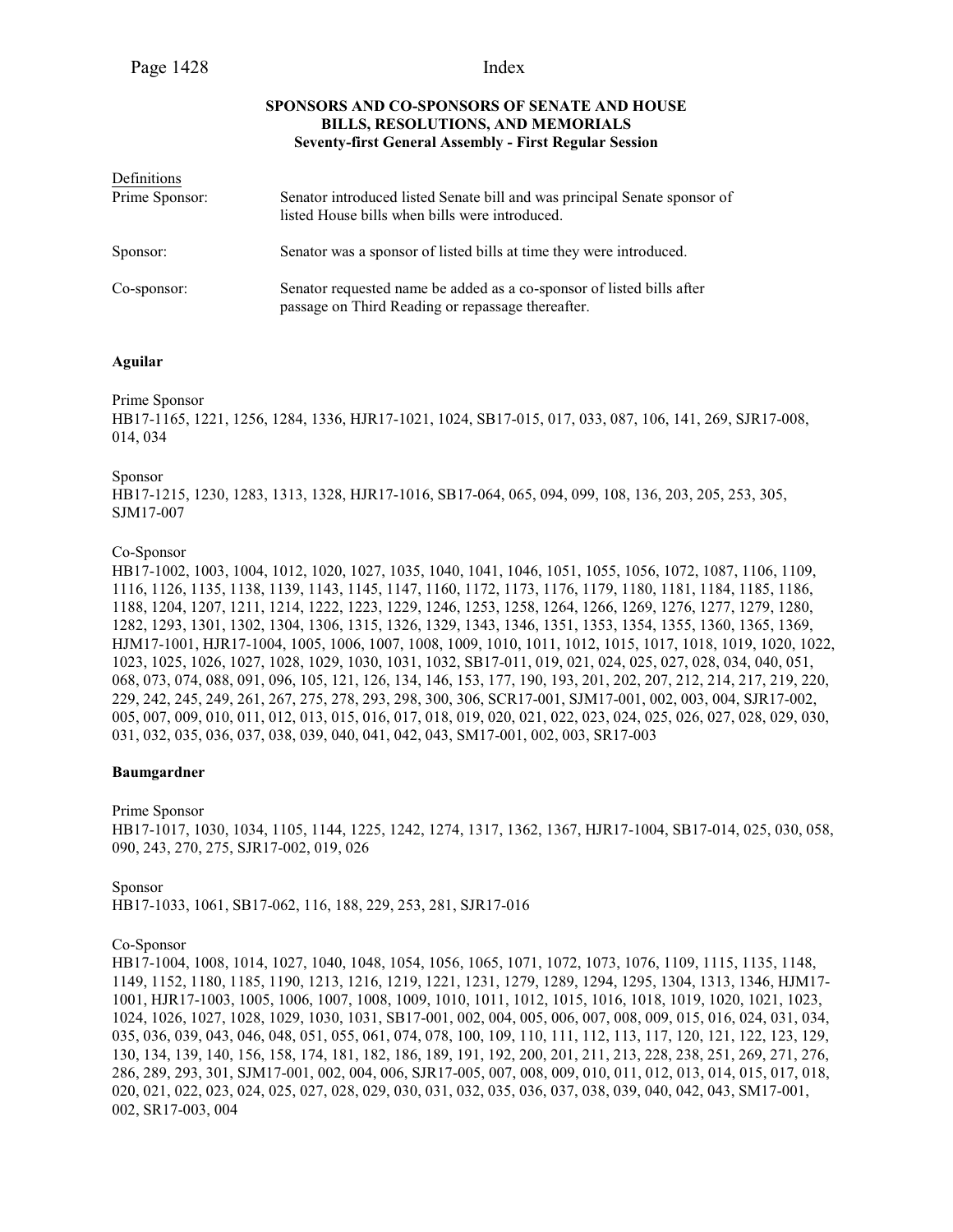# **Cooke**

# Prime Sponsor

HB17-1015, 1021, 1031, 1032, 1035, 1072, 1109, 1148, 1159, 1172, 1177, 1194, 1199, 1204, 1209, 1221, 1229, 1240, 1248, 1283, 1285, 1288, 1308, 1323, 1330, 1357, 1371, HJR17-1032, SB17-006, 020, 048, 050, 066, 115, 177, 180, 189, 201, 207, 222, 225, 271, 303, SJM17-003, SJR17-026

# Sponsor

HB17-1040, 1061, 1134, 1210, 1238, 1239, 1241, 1243, 1244, 1245, 1303, 1313, SB17-001, 059, 062, 096, 105, 116, 117, 188, 220, 223, 224, 226, 227, 228, 253, 277, 281, 283, 285, 293, 294, SJR17-002

# Co-Sponsor

HB17-1004, 1008, 1011, 1014, 1017, 1020, 1025, 1048, 1050, 1051, 1058, 1065, 1070, 1074, 1088, 1103, 1105, 1111, 1115, 1136, 1140, 1143, 1149, 1150, 1152, 1173, 1174, 1180, 1181, 1190, 1200, 1207, 1213, 1216, 1220, 1223, 1231, 1277, 1279, 1289, 1294, 1296, 1302, 1304, 1315, 1340, 1343, 1375, HJM17-1001, HJR17-1003, 1004, 1005, 1006, 1007, 1008, 1009, 1010, 1011, 1012, 1015, 1016, 1018, 1019, 1020, 1021, 1023, 1024, 1026, 1027, 1028, 1029, 1030, 1031, 1035, SB17-002, 004, 005, 007, 008, 009, 014, 024, 027, 030, 031, 034, 035, 036, 039, 040, 043, 051, 055, 056, 061, 065, 075, 077, 078, 090, 109, 110, 112, 120, 121, 122, 129, 130, 135, 139, 140, 154, 156, 158, 165, 174, 181, 182, 186, 191, 193, 194, 196, 200, 204, 211, 212, 213, 237, 238, 258, 261, 269, 276, 286, 288, 289, 291, 295, 298, SCR17-001, SJM17-001, 002, 004, 006, SJR17-007, 008, 009, 010, 011, 012, 013, 014, 015, 016, 017, 018, 019, 020, 021, 022, 023, 024, 025, 027, 028, 029, 030, 031, 032, 035, 036, 037, 038, 039, 040, 042, 043, 045, SM17-001, 002, 003, SR17-003, 004

# **Coram**

# Prime Sponsor

HB17-1003, 1019, 1049, 1051, 1070, 1076, 1077, 1078, 1079, 1091, 1102, 1120, 1186, 1188, 1192, 1197, 1206, 1235, 1236, 1237, 1250, 1258, 1268, 1270, 1273, 1289, 1291, 1306, 1309, 1318, 1320, 1321, 1329, HJR17-1015, 1020, SB17-014, 036, 047, 106, 117, 202, 236, 278, 302, SJR17-013, 043

Sponsor

HB17-1030, 1061, 1215, HJR17-1016, SB17-116, 203

# Co-Sponsor

HB17-1004, 1018, 1065, 1105, 1115, 1148, 1152, 1174, 1176, 1212, 1221, 1244, 1279, 1282, 1367, HJR17-1004, 1005, 1006, 1007, 1008, 1009, 1010, 1011, 1012, 1018, 1021, 1023, 1024, 1026, 1027, 1028, 1029, 1031, SB17- 007, 009, 017, 027, 030, 035, 090, 100, 109, 130, 142, 156, 187, 193, 211, 229, 267, 293, 301, SJM17-001, 002, 003, 004, 006, SJR17-002, 005, 006, 007, 008, 009, 010, 011, 012, 014, 015, 016, 017, 018, 019, 020, 021, 022, 023, 024, 026, 027, 028, 029, 031, 032, 035, 036, 037, 038, 042, SM17-001, 002, SR17-003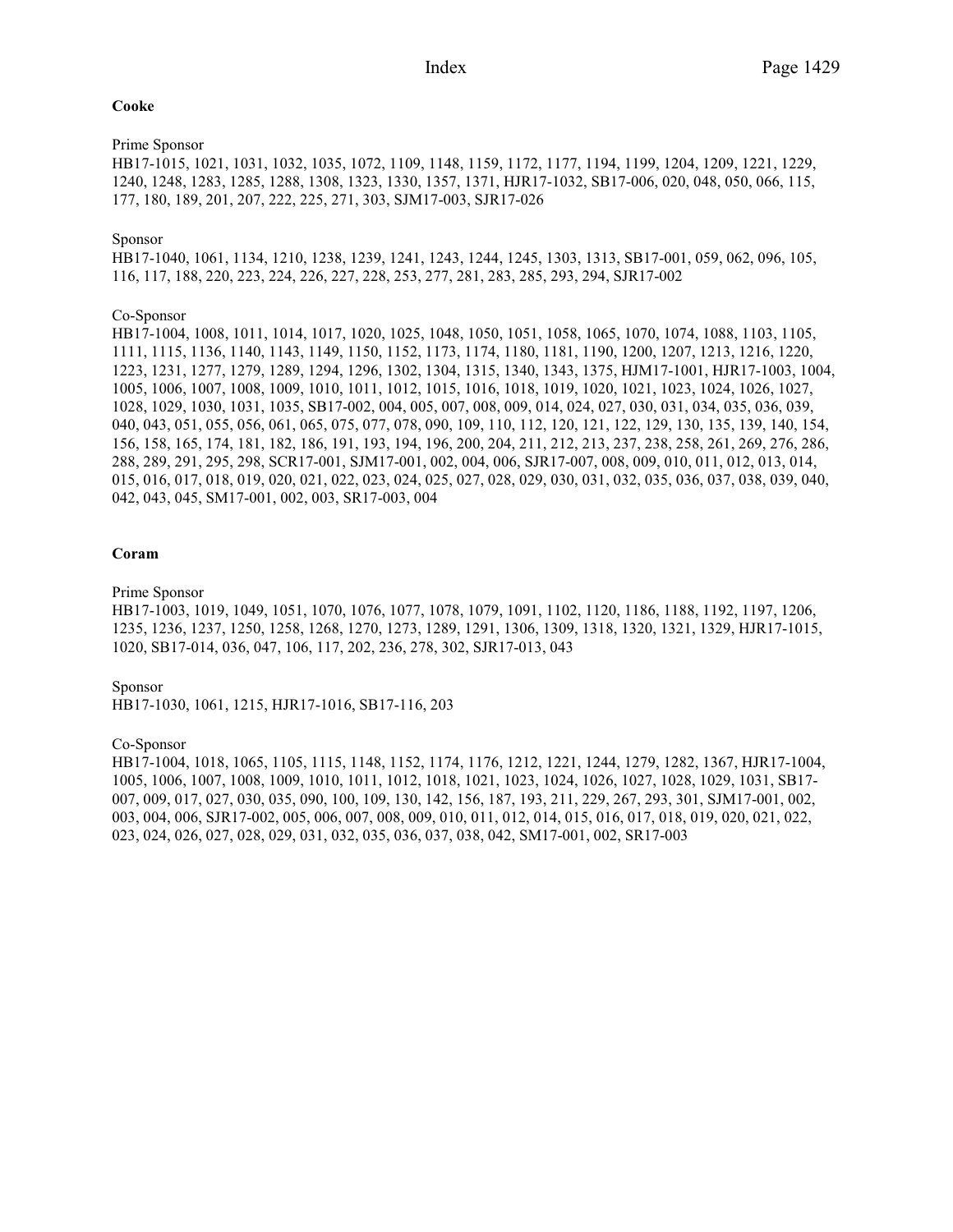# **Court**

Prime Sponsor HB17-1023, 1179, 1288, 1349, 1368, SB17-027, 054, 079, 119, 152, 220, 221

# Sponsor

HB17-1230, 1265, 1283, 1313, 1328, SB17-097, 112, 136, 143, 219, 232, 305, SJR17-032, 034

#### Co-Sponsor

HB17-1003, 1004, 1020, 1027, 1035, 1039, 1046, 1049, 1055, 1071, 1072, 1078, 1082, 1087, 1101, 1109, 1110, 1111, 1115, 1116, 1138, 1148, 1152, 1160, 1172, 1173, 1176, 1177, 1180, 1184, 1185, 1186, 1188, 1194, 1201, 1204, 1207, 1209, 1211, 1214, 1215, 1217, 1220, 1223, 1227, 1229, 1253, 1264, 1266, 1269, 1276, 1277, 1279, 1282, 1284, 1292, 1293, 1302, 1303, 1304, 1306, 1317, 1326, 1329, 1343, 1353, 1355, 1363, 1365, HJM17-1001, HJR17-1004, 1005, 1006, 1007, 1008, 1009, 1010, 1011, 1012, 1015, 1016, 1017, 1018, 1019, 1020, 1021, 1022, 1023, 1024, 1025, 1026, 1027, 1028, 1030, 1031, 1032, 1033, SB17-011, 015, 016, 019, 021, 028, 033, 034, 040, 044, 051, 052, 056, 060, 068, 074, 077, 091, 103, 105, 109, 121, 122, 123, 126, 146, 173, 174, 176, 193, 194, 202, 203, 207, 209, 217, 218, 229, 259, 275, 278, 286, 293, 296, SJM17-001, 002, 003, 004, SJR17-002, 005, 006, 007, 008, 009, 010, 011, 012, 013, 014, 015, 016, 017, 018, 019, 020, 021, 022, 023, 024, 025, 026, 027, 028, 029, 030, 031, 035, 036, 037, 038, 039, 040, 042, SM17-001, 002, 003, SR17-003

#### **Crowder**

# Prime Sponsor

HB17-1010, 1063, 1080, 1094, 1126, 1129, 1143, 1174, 1187, 1203, 1219, 1233, 1235, 1253, 1286, 1289, 1342, 1351, HJR17-1007, 1027, SB17-009, 075, 091, 108, 110, 121, 151, 153, 187, 190, 212, 235, SJR17-016, 039, SM17-001

Sponsor

HB17-1134, SB17-001, 055, 062, 081, 116, 136, 203

#### Co-Sponsor

HB17-1003, 1004, 1008, 1012, 1014, 1015, 1018, 1019, 1020, 1025, 1027, 1030, 1032, 1034, 1035, 1040, 1041, 1045, 1046, 1047, 1048, 1049, 1054, 1057, 1065, 1070, 1071, 1072, 1074, 1076, 1078, 1082, 1088, 1092, 1093, 1105, 1111, 1115, 1116, 1128, 1131, 1133, 1135, 1140, 1142, 1147, 1148, 1149, 1150, 1172, 1173, 1176, 1184, 1188, 1189, 1190, 1193, 1197, 1201, 1204, 1207, 1209, 1212, 1215, 1216, 1217, 1220, 1221, 1223, 1228, 1231, 1248, 1251, 1255, 1257, 1258, 1274, 1279, 1282, 1283, 1284, 1285, 1288, 1291, 1292, 1294, 1295, 1297, 1302, 1304, 1306, 1317, 1322, 1338, 1340, 1343, 1346, 1349, 1353, 1354, 1355, 1356, 1360, 1361, 1367, 1375, HJM17- 1001, HJR17-1004, 1005, 1006, 1008, 1009, 1010, 1011, 1012, 1014, 1015, 1016, 1018, 1019, 1020, 1021, 1022, 1023, 1024, 1025, 1026, 1028, 1029, 1030, 1031, SB17-002, 004, 005, 006, 007, 008, 011, 014, 015, 016, 017, 024, 025, 026, 027, 028, 030, 031, 033, 034, 035, 036, 039, 041, 046, 058, 065, 066, 068, 074, 076, 077, 078, 082, 088, 090, 100, 106, 115, 117, 120, 122, 123, 125, 130, 132, 135, 140, 148, 154, 156, 160, 166, 167, 168, 173, 174, 177, 183, 186, 191, 193, 201, 202, 204, 209, 211, 213, 214, 216, 222, 223, 224, 225, 226, 227, 228, 229, 233, 238, 245, 249, 252, 253, 254, 255, 259, 261, 262, 266, 267, 270, 274, 275, 276, 280, 286, 288, 289, 292, 293, 296, 297, 298, 300, 301, 302, 306, SCR17-001, SJM17-001, 002, 003, 004, 006, SJR17-002, 005, 007, 008, 009, 010, 011, 012, 013, 014, 015, 017, 018, 019, 020, 021, 022, 023, 024, 025, 026, 027, 028, 029, 030, 031, 032, 035, 036, 037, 038, 040, 042, 043, 045, SM17-002, SR17-003, 004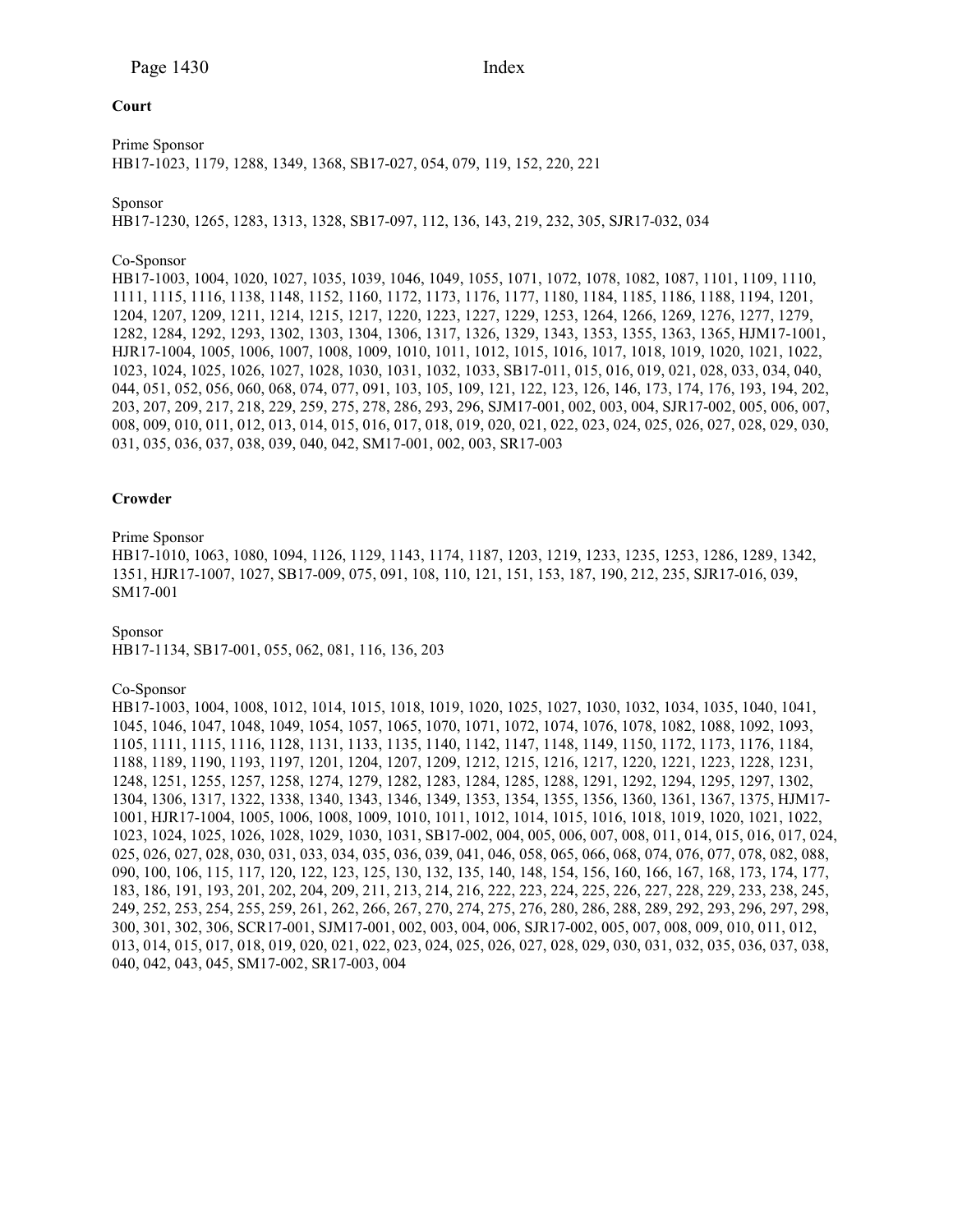# **Donovan**

Prime Sponsor HB17-1014, 1046, 1070, 1091, 1094, 1128, 1131, 1191, 1217, 1219, 1250, 1258, 1269, 1290, 1299, 1306, 1322, HJR17-1012, 1022, SB17-022, 042, 081, 104, 109, 290, SJR17-011, 022, 035, SM17-003

# Sponsor

HB17-1116, 1223, 1235, 1296, 1328, SB17-142, 147, 253, SCR17-001, SJM17-007, SJR17-034

# Co-Sponsor

HB17-1003, 1004, 1018, 1021, 1027, 1035, 1041, 1065, 1076, 1081, 1106, 1109, 1111, 1138, 1152, 1174, 1177, 1180, 1181, 1184, 1185, 1186, 1188, 1193, 1194, 1201, 1214, 1215, 1229, 1233, 1276, 1282, 1294, 1301, 1304, HJM17-1001, HJR17-1004, 1005, 1006, 1007, 1008, 1009, 1010, 1011, 1015, 1016, 1017, 1018, 1019, 1020, 1021, 1023, 1024, 1025, 1026, 1027, 1028, 1029, 1030, 1031, SB17-011, 017, 025, 026, 027, 028, 030, 034, 036, 040, 050, 065, 068, 074, 091, 100, 110, 123, 126, 146, 153, 160, 161, 163, 173, 193, 207, 212, 214, 217, 219, 245, 257, 258, 259, 261, 264, 267, 280, 286, 293, 300, 306, SJM17-001, 002, 003, 004, SJR17-002, 005, 007, 008, 009, 010, 012, 013, 014, 015, 016, 017, 018, 019, 020, 021, 023, 024, 025, 026, 027, 028, 029, 030, 031, 032, 036, 037, 038, 039, 040, 041, 042, SM17-001, 002, SR17-003

# **Fenberg**

# Prime Sponsor

HB17-1076, 1081, 1156, 1227, 1259, 1260, 1266, 1299, 1310, 1320, 1321, 1332, HJR17-1027, 1032, SB17-037, 086, 089, 145, 147, 232, 305

# Sponsor

HB17-1283, 1313, 1328, SB17-081, 099, 105, 107, 136, 143, 212, 219, 220, 253, SCR17-001, SJM17-007, SJR17- 034

#### Co-Sponsor

HB17-1003, 1004, 1015, 1020, 1021, 1027, 1035, 1039, 1040, 1041, 1055, 1071, 1072, 1090, 1106, 1109, 1116, 1138, 1145, 1150, 1160, 1172, 1174, 1180, 1184, 1185, 1186, 1188, 1194, 1197, 1200, 1201, 1204, 1214, 1217, 1223, 1229, 1250, 1253, 1269, 1276, 1279, 1282, 1304, 1306, 1326, 1346, 1351, 1354, 1360, HJM17-1001, HJR17- 1004, 1005, 1006, 1007, 1008, 1009, 1010, 1011, 1012, 1015, 1016, 1017, 1018, 1019, 1020, 1021, 1022, 1023, 1024, 1025, 1026, 1028, 1029, 1030, 1031, 1033, SB17-011, 015, 017, 021, 024, 027, 028, 034, 040, 050, 051, 068, 074, 090, 091, 103, 109, 117, 123, 125, 126, 146, 153, 173, 178, 179, 193, 202, 203, 207, 214, 216, 217, 245, 257, 259, 261, 264, 267, 275, 278, 291, 293, 296, SJM17-001, 002, 003, 004, SJR17-002, 005, 007, 008, 009, 010, 011, 012, 013, 014, 015, 016, 017, 018, 019, 020, 021, 022, 023, 024, 025, 026, 027, 028, 029, 030, 031, 032, 035, 036, 037, 038, 039, 040, 042, SM17-001, 002, 003, SR17-003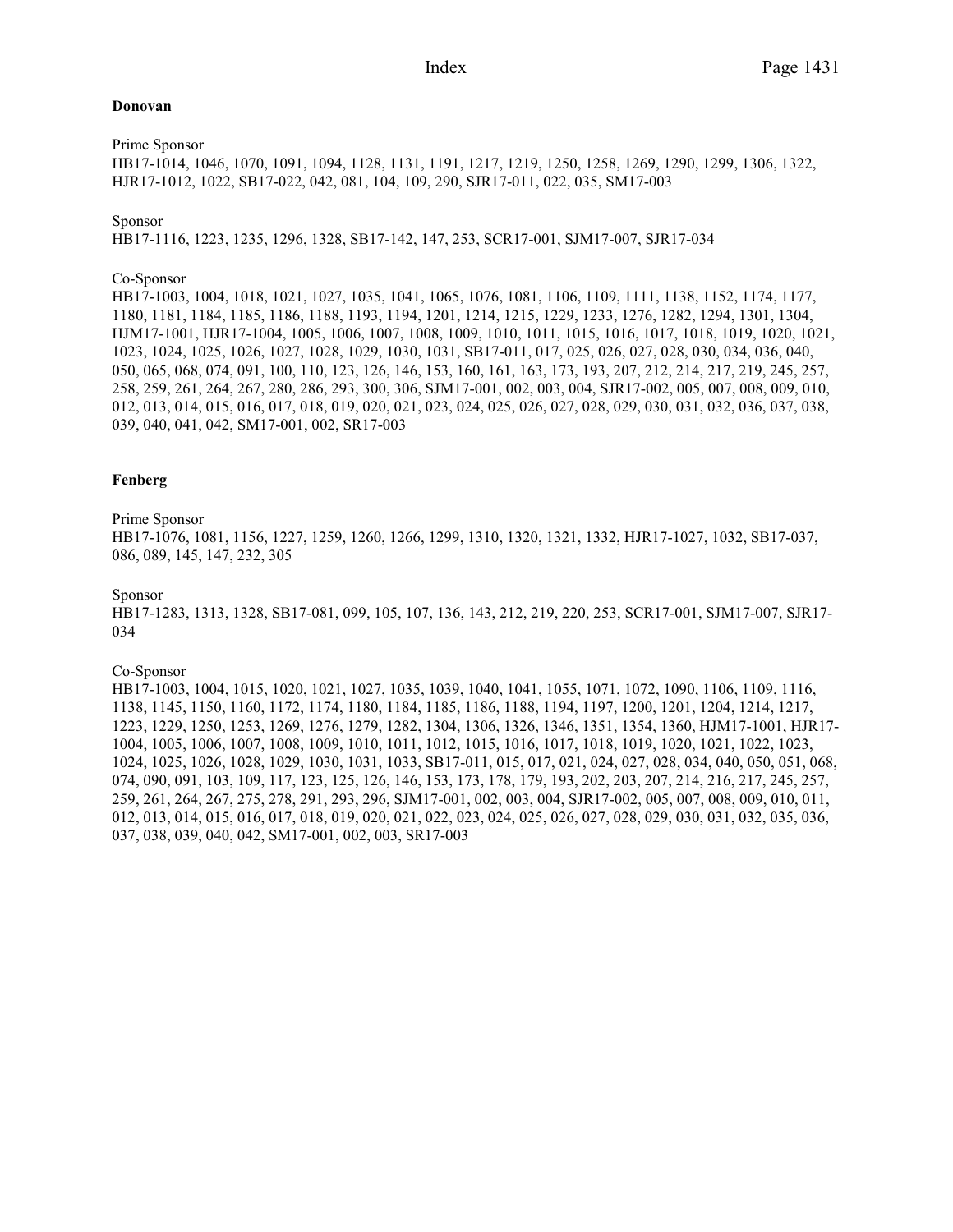## **Fields**

Prime Sponsor

HB17-1064, 1109, 1111, 1160, 1175, 1192, 1209, 1210, 1220, 1276, 1301, 1302, 1307, 1315, 1330, HJR17-1011, 1013, 1026, 1030, 1033, SB17-024, 051, 066, 118, 128, 201, SJR17-010, 029, 042

Sponsor

HB17-1211, 1230, 1328, HJR17-1016, SB17-142, 253, 285, SJR17-034

# Co-Sponsor

HB17-1002, 1003, 1004, 1011, 1018, 1020, 1021, 1027, 1035, 1039, 1041, 1046, 1052, 1055, 1056, 1071, 1072, 1076, 1081, 1094, 1104, 1110, 1115, 1116, 1126, 1128, 1131, 1135, 1145, 1147, 1149, 1152, 1172, 1173, 1174, 1176, 1180, 1183, 1184, 1185, 1188, 1193, 1194, 1198, 1204, 1207, 1214, 1215, 1222, 1229, 1250, 1253, 1258, 1264, 1266, 1267, 1269, 1279, 1282, 1283, 1284, 1288, 1292, 1294, 1304, 1306, 1329, 1343, 1346, 1353, 1354, 1355, 1356, HJM17-1001, HJR17-1004, 1005, 1006, 1007, 1008, 1009, 1010, 1012, 1014, 1015, 1017, 1018, 1019, 1020, 1021, 1022, 1023, 1025, 1027, 1028, 1031, 1032, SB17-011, 015, 019, 021, 027, 028, 030, 031, 033, 034, 040, 043, 044, 058, 068, 074, 075, 090, 091, 105, 108, 109, 110, 115, 122, 123, 125, 126, 134, 146, 153, 160, 163, 171, 173, 177, 178, 179, 190, 193, 202, 203, 207, 212, 217, 219, 220, 232, 242, 245, 246, 257, 258, 261, 264, 267, 275, 278, 286, 291, 293, 299, SCR17-001, SJM17-001, 002, 003, 004, SJR17-002, 005, 006, 007, 008, 009, 011, 012, 013, 014, 015, 016, 017, 018, 019, 020, 021, 022, 023, 024, 025, 026, 027, 028, 030, 031, 032, 035, 036, 037, 038, 039, 040, 041, SM17-001, 002, 003, SR17-003

# **Garcia**

Prime Sponsor HB17-1004, 1012, 1027, 1246, 1278, 1283, 1323, 1356, HJR17-1006, SB17-073, 074, 105, 153, 214, 217, 219, SJM17-003, SM17-002

Sponsor HJR17-1005, 1021, SB17-081, 089, 099, 142, SJR17-026, 034, 035

Co-Sponsor

HB17-1003, 1014, 1020, 1046, 1070, 1071, 1072, 1092, 1094, 1104, 1115, 1116, 1138, 1152, 1172, 1180, 1186, 1193, 1194, 1215, 1229, 1245, 1250, 1253, 1269, 1276, 1284, 1289, 1292, 1302, 1303, 1304, 1313, 1315, 1332, 1353, HJM17-1001, HJR17-1004, 1007, 1008, 1009, 1010, 1011, 1012, 1014, 1015, 1016, 1017, 1018, 1019, 1020, 1022, 1023, 1024, 1026, 1027, 1028, 1030, 1031, 1033, SB17-011, 015, 016, 017, 021, 025, 027, 028, 033, 040, 050, 068, 075, 091, 103, 123, 125, 146, 148, 179, 183, 193, 201, 207, 229, 254, 261, 264, 265, 267, 275, 278, 293, 298, SCR17-001, SJM17-001, 002, 004, SJR17-002, 005, 007, 008, 009, 010, 011, 012, 013, 014, 015, 016, 017, 018, 019, 020, 021, 022, 023, 024, 025, 027, 028, 029, 030, 031, 032, 036, 037, 038, 039, 040, 042, SM17-001, 003, SR17-003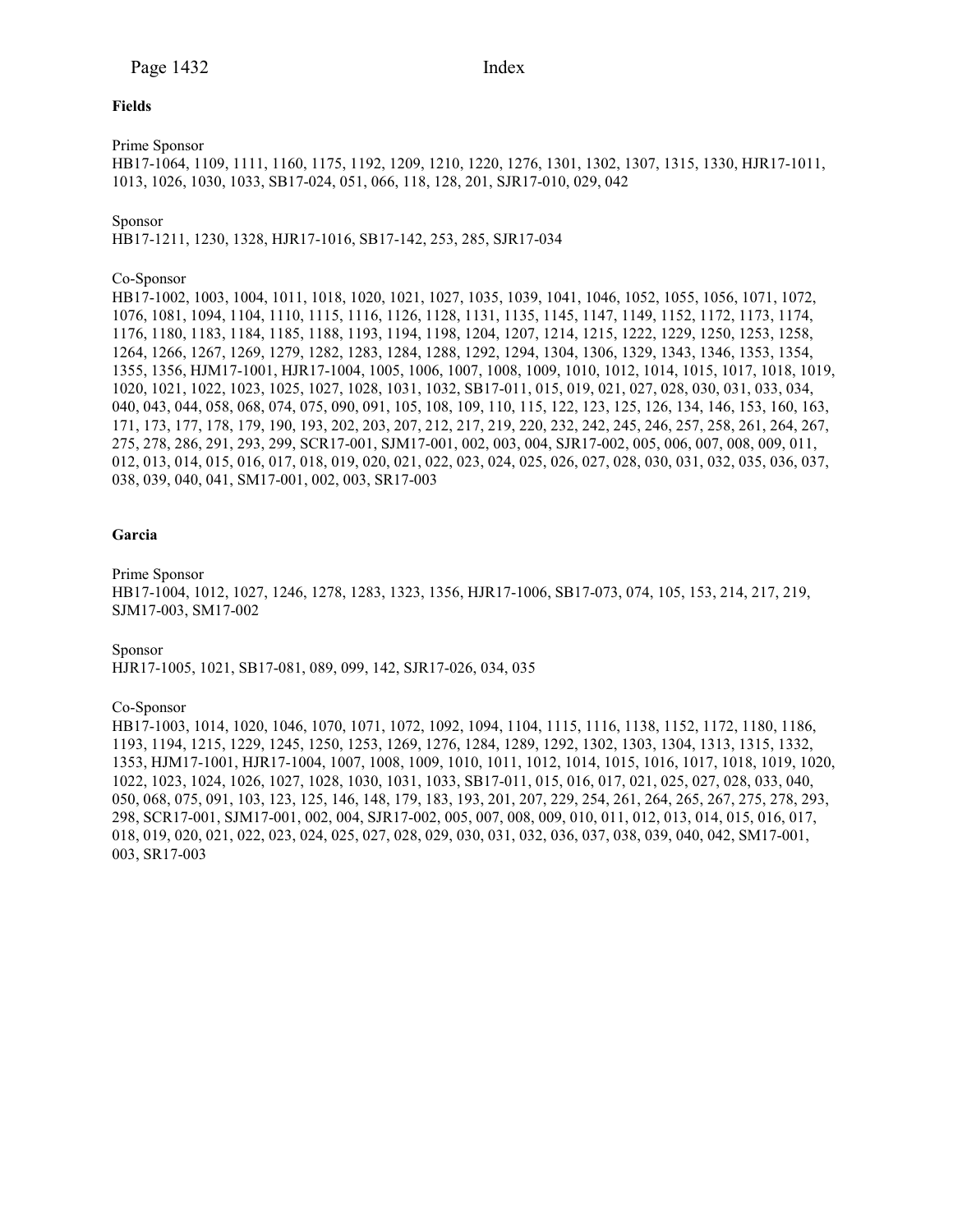# **Gardner**

# Prime Sponsor

HB17-1007, 1018, 1027, 1028, 1029, 1055, 1056, 1057, 1071, 1083, 1090, 1103, 1132, 1136, 1142, 1145, 1149, 1153, 1155, 1162, 1183, 1198, 1208, 1212, 1215, 1220, 1222, 1224, 1241, 1244, 1263, 1276, 1280, 1284, 1297, 1302, 1303, 1315, 1326, 1359, HJR17-1006, 1030, 1031, SB17-023, 028, 049, 051, 078, 120, 126, 131, 132, 154, 179, 181, 182, 183, 184, 185, 206, 216, 223, 227, 228, 237, 288, 289, 294, SJR17-009, 014, 015, 028

# Sponsor

HB17-1104, 1140, 1151, 1210, 1238, 1239, 1240, 1243, 1245, 1265, 1330, SB17-001, 040, 055, 097, 116, 144, 222, 224, 225, 226, 293, 303

# Co-Sponsor

HB17-1002, 1004, 1012, 1014, 1017, 1023, 1035, 1040, 1044, 1046, 1048, 1051, 1054, 1065, 1070, 1072, 1074, 1081, 1087, 1094, 1096, 1109, 1111, 1115, 1128, 1135, 1150, 1172, 1174, 1177, 1180, 1184, 1194, 1197, 1201, 1207, 1213, 1216, 1221, 1223, 1248, 1279, 1288, 1294, 1296, 1306, 1316, 1346, 1375, HJM17-1001, HJR17-1003, 1004, 1005, 1007, 1008, 1009, 1010, 1011, 1012, 1014, 1015, 1016, 1018, 1019, 1020, 1021, 1023, 1024, 1026, 1027, 1028, 1029, SB17-002, 004, 005, 006, 007, 011, 014, 015, 021, 024, 034, 035, 046, 048, 061, 062, 065, 066, 074, 075, 083, 088, 096, 113, 115, 122, 129, 130, 140, 156, 158, 186, 189, 193, 194, 200, 201, 204, 207, 211, 212, 213, 214, 229, 236, 238, 242, 246, 269, 271, 276, 280, 286, 291, 295, 296, 298, 301, SJM17-001, 002, 003, 004, 006, SJR17-002, 005, 006, 007, 008, 010, 011, 012, 013, 016, 017, 018, 019, 020, 021, 022, 023, 024, 025, 026, 027, 029, 030, 031, 032, 035, 036, 037, 038, 039, 040, 042, 043, SM17-001, 002, 003, SR17-003, 004

# **Grantham**

Prime Sponsor HB17-1166, 1184, 1242, HJR17-1012, SB17-045, 285, SJR17-006, 018, SR17-004

Sponsor

HB17-1037, 1097, 1313, HJR17-1001, 1002, 1014, 1017, 1035, SB17-001, 002, 007, 055, 062, 096, 116, 230, SJR17-001, 003, 041, 045, SR17-001, 002

#### Co-Sponsor

HB17-1004, 1008, 1010, 1011, 1012, 1014, 1015, 1035, 1040, 1045, 1048, 1049, 1051, 1052, 1054, 1059, 1061, 1065, 1072, 1078, 1081, 1087, 1088, 1093, 1094, 1096, 1103, 1104, 1105, 1109, 1115, 1128, 1136, 1140, 1145, 1147, 1148, 1149, 1152, 1172, 1173, 1180, 1185, 1190, 1193, 1194, 1201, 1204, 1205, 1207, 1213, 1216, 1217, 1220, 1221, 1223, 1231, 1263, 1267, 1279, 1295, 1296, 1304, 1346, 1349, 1356, 1367, 1375, HJM17-1001, HJR17- 1003, 1004, 1005, 1006, 1007, 1008, 1009, 1010, 1011, 1015, 1016, 1018, 1020, 1021, 1023, 1024, 1025, 1026, 1027, 1028, 1030, 1031, SB17-004, 005, 006, 009, 011, 015, 016, 021, 024, 027, 028, 030, 031, 034, 035, 039, 040, 041, 043, 046, 048, 050, 051, 056, 058, 061, 065, 066, 074, 075, 076, 077, 078, 082, 088, 090, 097, 105, 109, 110, 112, 113, 115, 120, 121, 122, 123, 127, 130, 132, 134, 135, 139, 153, 156, 158, 174, 181, 182, 186, 189, 193, 194, 196, 197, 200, 204, 209, 211, 213, 214, 229, 237, 238, 251, 254, 256, 257, 261, 266, 268, 269, 274, 275, 276, 281, 286, 288, 289, 291, 293, 295, 296, 298, 299, 300, 301, 306, SJM17-001, 002, 003, 004, 006, SJR17-002, 004, 005, 007, 008, 009, 010, 011, 012, 013, 014, 015, 016, 017, 019, 020, 021, 022, 023, 024, 026, 027, 028, 029, 030, 031, 032, 035, 036, 037, 038, 039, 040, 042, 043, SM17-001, 002, 003, SR17-003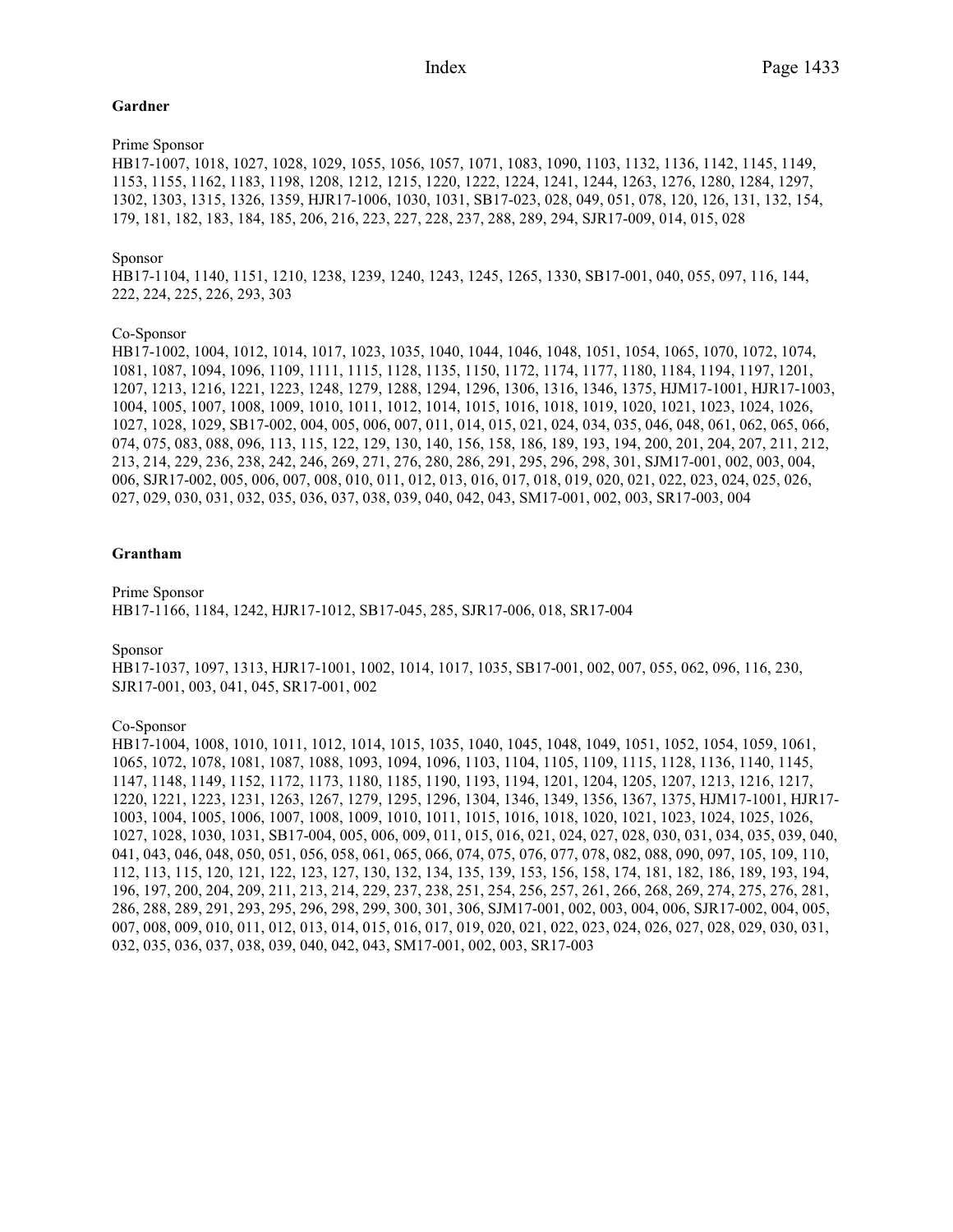### **Guzman**

# Prime Sponsor

HB17-1174, 1230, 1239, 1243, 1278, 1279, 1305, 1309, HJR17-1005, 1014, SB17-042, 057, 095, 125, 126, 230, 253, 267, SJR17-027

# Sponsor

HB17-1122, 1179, 1238, 1240, 1241, 1244, 1245, 1313, 1328, HJR17-1001, 1002, 1017, 1021, 1035, SB17-067, 081, 087, 089, 099, 136, 222, 223, 224, 225, 226, 227, 228, 293, 294, 305, SJR17-001, 003, 032, 034, 041, 045, SR17-001, 002

# Co-Sponsor

HB17-1003, 1014, 1018, 1020, 1027, 1035, 1046, 1055, 1072, 1076, 1077, 1081, 1101, 1109, 1115, 1116, 1138, 1147, 1152, 1180, 1184, 1185, 1186, 1188, 1193, 1201, 1204, 1215, 1223, 1229, 1233, 1250, 1253, 1264, 1265, 1266, 1269, 1282, 1301, 1302, 1303, 1329, 1353, 1356, HJM17-1001, HJR17-1004, 1006, 1007, 1008, 1009, 1010, 1011, 1012, 1015, 1016, 1018, 1019, 1020, 1022, 1023, 1024, 1026, 1027, 1028, 1030, 1031, 1032, SB17-015, 016, 017, 020, 024, 027, 028, 040, 044, 050, 056, 065, 068, 073, 074, 088, 091, 103, 105, 142, 146, 153, 171, 173, 178, 179, 180, 183, 184, 189, 193, 207, 212, 214, 229, 232, 246, 275, 288, 298, 300, 306, SJM17-001, 002, 003, 004, SJR17-002, 004, 005, 006, 007, 008, 009, 010, 011, 012, 013, 014, 015, 016, 017, 018, 019, 020, 021, 022, 023, 024, 025, 026, 028, 029, 030, 031, 035, 036, 037, 038, 039, 040, 042, SM17-001, 002, 003, SR17-003

# **Hill**

#### Prime Sponsor

HB17-1004, 1014, 1150, 1151, 1252, 1340, 1346, 1375, HJR17-1010, 1025, SB17-008, 043, 061, 139, 144, 156, 213, 219, 248, 273, 296, SM17-002

#### Sponsor

HB17-1104, 1134, 1153, 1279, 1313, SB17-112, 116, 136, 143, 200, 253, 283, SJR17-035, SM17-003

#### Co-Sponsor

HB17-1041, 1048, 1055, 1072, 1074, 1082, 1092, 1096, 1115, 1119, 1140, 1143, 1149, 1155, 1173, 1174, 1176, 1180, 1184, 1193, 1194, 1200, 1201, 1207, 1215, 1216, 1220, 1221, 1229, 1231, 1266, 1283, 1294, 1296, 1303, 1304, 1361, 1367, HJM17-1001, HJR17-1004, 1005, 1006, 1007, 1008, 1009, 1011, 1012, 1015, 1016, 1018, 1020, 1021, 1023, 1024, 1026, 1027, 1028, 1030, 1031, 1032, SB17-001, 002, 004, 005, 006, 007, 009, 014, 015, 024, 025, 027, 034, 055, 062, 065, 074, 075, 082, 091, 096, 110, 113, 120, 121, 122, 125, 132, 134, 135, 153, 158, 165, 171, 174, 182, 183, 186, 189, 190, 192, 193, 201, 237, 238, 251, 258, 261, 269, 276, 281, 291, 293, 299, SCR17- 001, SJM17-002, 003, 004, 006, SJR17-005, 007, 008, 009, 010, 011, 012, 013, 014, 015, 016, 017, 018, 019, 020, 021, 022, 023, 024, 026, 027, 028, 029, 030, 031, 032, 036, 037, 038, 039, 040, 042, 043, 045, SM17-001, SR17- 003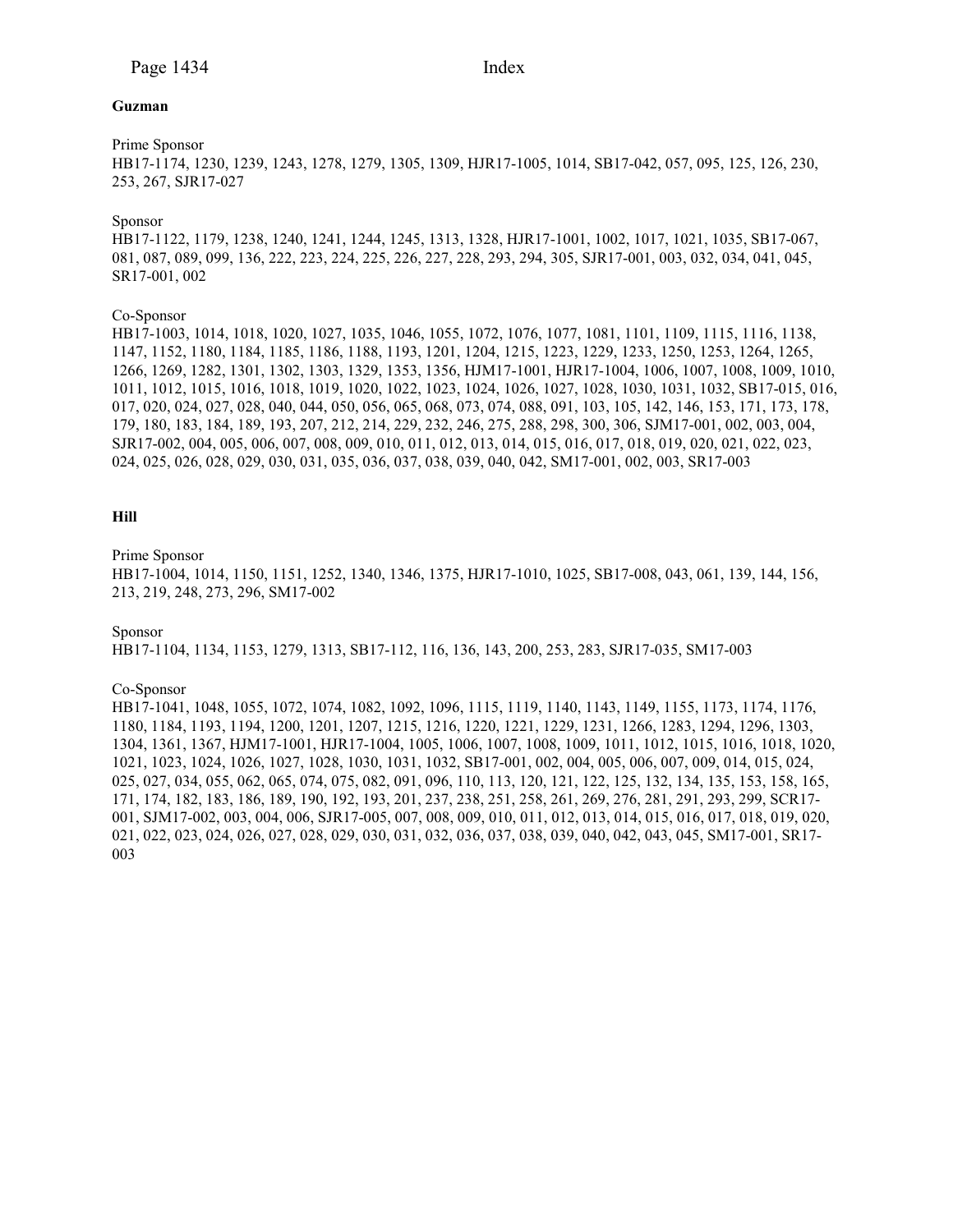# **Holbert**

# Prime Sponsor

HB17-1023, 1025, 1074, 1213, 1238, 1301, HJM17-1001, HJR17-1001, 1002, 1009, 1014, 1035, SB17-005, 025, 069, 088, 229, 230, 238, 274, 286, 299, SJR17-001, 003, 004, 012, 017, 041, 045, SR17-001, 002

# Sponsor

HB17-1013, 1024, 1037, 1097, 1108, 1123, 1134, 1239, 1240, 1241, 1243, 1244, 1245, 1313, SB17-001, 006, 007, 039, 041, 055, 062, 116, 136, 188, 222, 223, 224, 225, 226, 227, 228, 253, 281, 293, 294, 303

# Co-Sponsor

HB17-1004, 1048, 1058, 1072, 1092, 1093, 1103, 1105, 1109, 1115, 1172, 1173, 1174, 1193, 1217, 1220, 1221, 1223, 1263, 1266, 1267, 1277, 1279, 1295, 1296, 1304, 1306, 1315, 1340, 1346, 1367, 1375, HJR17-1004, 1005, 1006, 1007, 1008, 1010, 1011, 1012, 1015, 1016, 1018, 1019, 1020, 1021, 1023, 1024, 1026, 1027, 1028, 1029, 1030, 1031, 1032, SB17-002, 008, 009, 011, 015, 016, 017, 027, 030, 031, 033, 034, 035, 043, 046, 048, 050, 052, 056, 058, 060, 061, 065, 076, 077, 078, 090, 097, 112, 113, 117, 120, 127, 130, 139, 154, 156, 158, 181, 182, 186, 187, 191, 192, 193, 194, 196, 197, 200, 204, 211, 213, 237, 244, 251, 254, 269, 271, 275, 276, 288, 289, 296, 298, 301, SCR17-001, SJM17-001, 002, 003, 004, 006, SJR17-002, 005, 006, 007, 008, 009, 010, 011, 013, 014, 015, 016, 018, 019, 020, 021, 022, 023, 024, 025, 026, 027, 028, 029, 030, 031, 032, 035, 036, 037, 038, 039, 040, 042, 043, SM17-001, 002, 003, SR17-003

# **Jahn**

# Prime Sponsor

HB17-1017, 1040, 1079, 1119, 1125, 1216, 1223, 1264, 1285, 1296, 1350, 1351, 1367, SB17-016, 077, 084, 146, 193, 240, 275, SJR17-024

#### Sponsor

HB17-1097, 1131, 1140, 1217, 1236, 1283, 1313, SB17-062, 074, 112, 186, 192, 207, 247, 268, SJR17-032, 034

# Co-Sponsor

HB17-1002, 1003, 1004, 1020, 1056, 1065, 1071, 1072, 1076, 1094, 1096, 1104, 1105, 1109, 1111, 1115, 1116, 1138, 1143, 1147, 1150, 1152, 1172, 1173, 1174, 1176, 1180, 1183, 1184, 1185, 1186, 1188, 1193, 1194, 1201, 1204, 1207, 1213, 1228, 1229, 1231, 1252, 1266, 1279, 1282, 1301, 1302, 1303, 1304, 1306, 1308, 1315, 1338, 1340, 1343, 1346, 1349, 1353, 1361, 1375, HJM17-1001, HJR17-1004, 1005, 1006, 1007, 1008, 1009, 1010, 1011, 1012, 1014, 1015, 1016, 1017, 1018, 1019, 1020, 1021, 1022, 1023, 1024, 1025, 1026, 1027, 1028, 1030, 1031, SB17-001, 009, 011, 017, 024, 025, 027, 028, 031, 034, 043, 044, 065, 068, 078, 088, 091, 100, 106, 117, 123, 135, 156, 177, 191, 194, 201, 203, 219, 242, 246, 251, 254, 255, 258, 264, 267, 276, 280, 293, 298, 299, 306, SJM17- 001, 002, 003, 004, SJR17-002, 005, 007, 008, 009, 010, 011, 012, 013, 014, 015, 016, 017, 018, 019, 020, 021, 022, 023, 025, 026, 027, 028, 029, 030, 031, 035, 036, 037, 038, 039, 040, 042, SM17-001, 002, SR17-003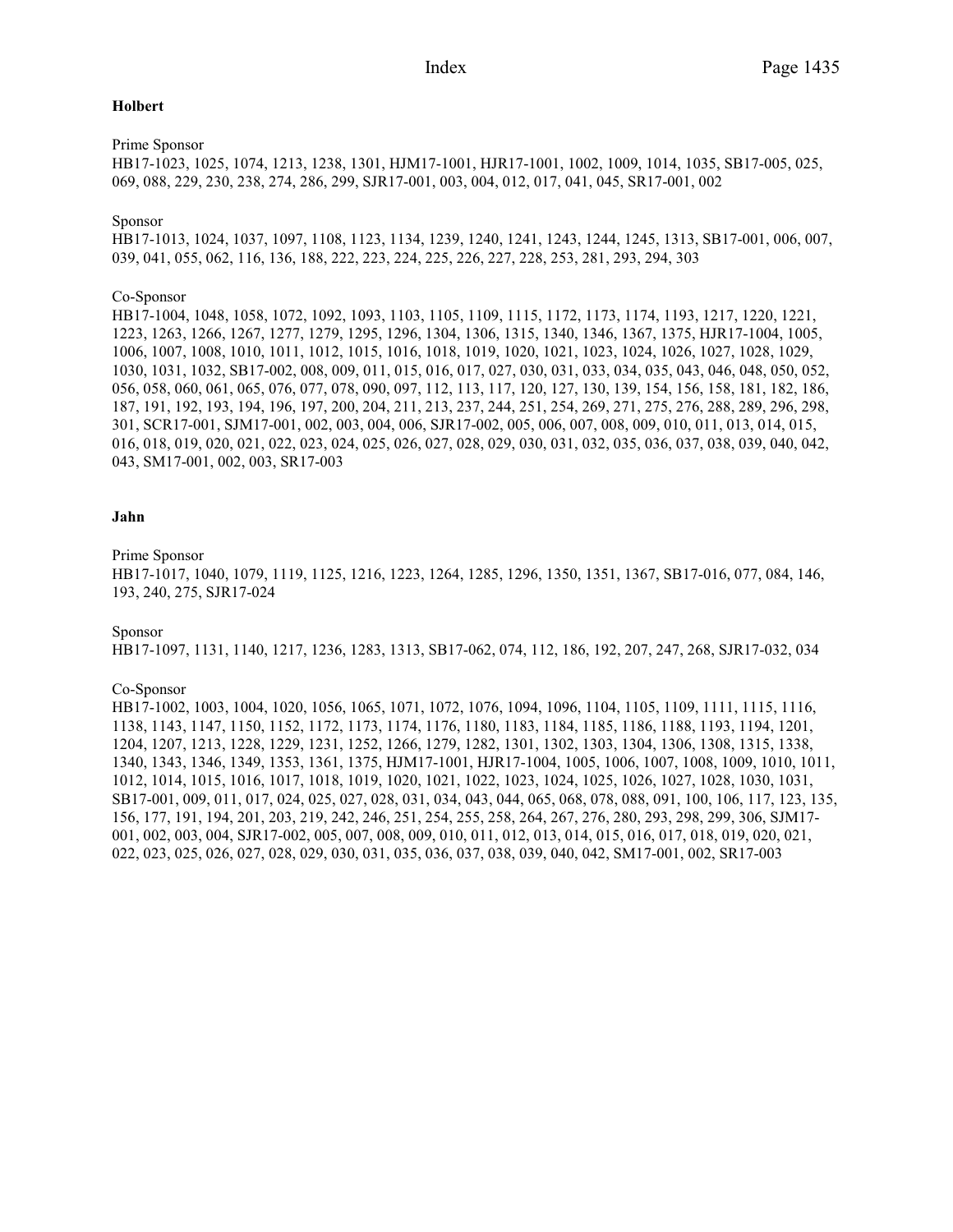## **Jones**

Prime Sponsor HB17-1026, 1256, 1273, 1328, 1336, 1339, HJR17-1023, SB17-013, 034, SJM17-001, 005

# Sponsor

HB17-1230, 1236, SB17-064, 099, 103, 105, 147, SJM17-007, SJR17-002, 034

# Co-Sponsor

HB17-1002, 1003, 1004, 1010, 1017, 1018, 1020, 1021, 1027, 1035, 1039, 1040, 1041, 1046, 1054, 1071, 1076, 1094, 1106, 1107, 1109, 1131, 1135, 1138, 1145, 1148, 1160, 1172, 1174, 1179, 1180, 1181, 1183, 1184, 1185, 1186, 1188, 1194, 1200, 1201, 1207, 1214, 1215, 1219, 1222, 1223, 1227, 1229, 1233, 1248, 1253, 1264, 1266, 1269, 1276, 1277, 1283, 1284, 1289, 1291, 1292, 1294, 1295, 1306, 1329, 1343, 1346, 1353, 1354, 1355, 1360, HJM17-1001, HJR17-1003, 1004, 1005, 1006, 1007, 1008, 1009, 1010, 1011, 1012, 1014, 1015, 1016, 1017, 1018, 1019, 1020, 1021, 1022, 1024, 1025, 1026, 1027, 1028, 1030, 1031, 1032, SB17-011, 015, 017, 019, 020, 024, 025, 028, 033, 036, 040, 050, 051, 058, 065, 068, 074, 088, 090, 091, 106, 108, 109, 123, 125, 126, 142, 146, 153, 160, 173, 174, 179, 190, 193, 202, 203, 207, 212, 214, 217, 219, 242, 245, 246, 247, 252, 258, 259, 261, 264, 275, 278, 286, 291, 306, SJM17-002, 003, SJR17-005, 006, 007, 008, 009, 010, 011, 013, 014, 015, 016, 017, 018, 019, 020, 021, 022, 023, 024, 025, 026, 027, 028, 029, 030, 031, 035, 036, 037, 038, 039, 040, 042, SM17-001, 002, SR17- 003

# **Kagan**

# Prime Sponsor

HB17-1006, 1039, 1050, 1071, 1093, 1095, 1130, 1147, 1212, 1215, 1230, 1245, 1254, 1303, 1308, 1313, 1326, 1329, 1338, HJR17-1007, SB17-010, 083, 094, 136, 149, 207, 224, 226, 293, SJR17-018, 031

#### Sponsor

HB17-1238, 1239, 1240, 1241, 1243, 1244, 1328, 1330, SB17-067, 087, 101, 143, 147, 222, 223, 225, 227, 228, 285, 294, 305, SCR17-001, SJM17-007, SJR17-034

# Co-Sponsor

HB17-1004, 1017, 1018, 1020, 1023, 1025, 1035, 1046, 1048, 1055, 1057, 1074, 1092, 1101, 1103, 1106, 1107, 1111, 1119, 1138, 1140, 1142, 1151, 1160, 1176, 1179, 1180, 1184, 1185, 1186, 1200, 1201, 1204, 1207, 1208, 1216, 1221, 1223, 1229, 1233, 1246, 1248, 1253, 1264, 1266, 1272, 1279, 1282, 1284, 1285, 1304, 1346, 1351, 1360, 1365, 1369, HJM17-1001, HJR17-1004, 1005, 1006, 1008, 1009, 1010, 1011, 1012, 1014, 1015, 1016, 1017, 1018, 1019, 1020, 1021, 1022, 1023, 1024, 1025, 1026, 1027, 1028, 1030, 1031, 1032, SB17-009, 011, 015, 017, 025, 027, 028, 031, 033, 034, 036, 044, 052, 056, 068, 074, 091, 096, 105, 115, 123, 125, 126, 134, 135, 139, 153, 154, 173, 177, 178, 179, 189, 190, 193, 201, 212, 214, 216, 253, 259, 267, 269, 278, 286, 288, SJM17-001, 003, 004, SJR17-002, 004, 005, 006, 007, 008, 009, 010, 011, 012, 013, 014, 015, 016, 017, 019, 020, 021, 022, 023, 024, 025, 026, 027, 028, 029, 030, 032, 035, 036, 037, 038, 039, 040, 042, SM17-001, 002, 003, SR17-003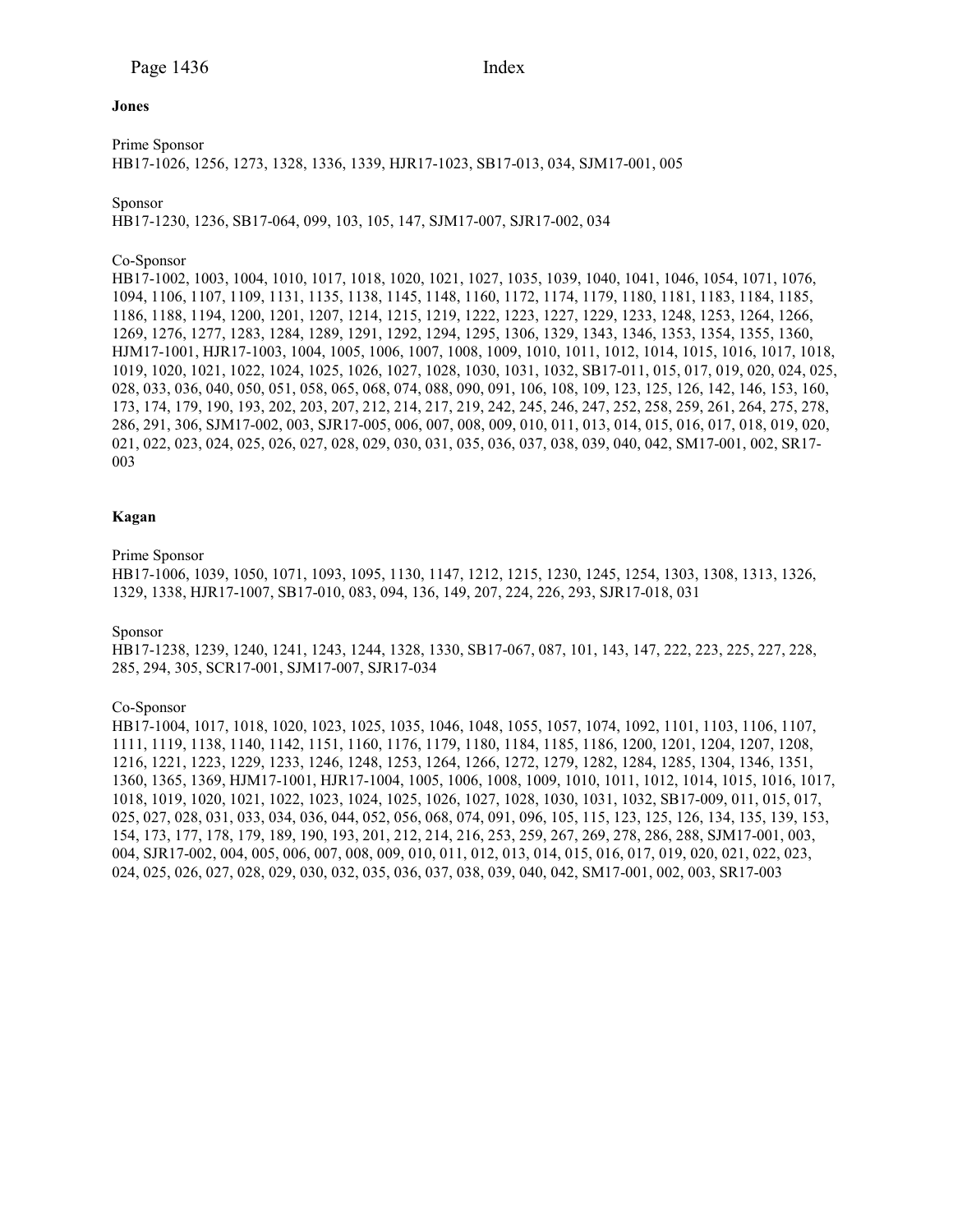# **Kefalas**

#### Prime Sponsor

HB17-1002, 1056, 1090, 1098, 1115, 1139, 1200, 1281, 1304, 1317, 1318, 1354, 1365, 1366, HJR17-1019, SB17- 040, 064, 098, 110, 205, SCR17-002, SJR17-009, 015, 030

#### Sponsor

HB17-1144, 1230, 1236, 1282, 1283, 1313, 1328, HJR17-1016, 1017, SB17-034, 081, 088, 099, 106, 108, 151, 153, 203, 253, 285, SJR17-016, 034

#### Co-Sponsor

HB17-1003, 1004, 1008, 1010, 1011, 1012, 1018, 1020, 1021, 1027, 1035, 1039, 1040, 1045, 1046, 1048, 1049, 1051, 1052, 1054, 1055, 1057, 1065, 1067, 1072, 1076, 1078, 1081, 1087, 1088, 1094, 1106, 1109, 1111, 1116, 1126, 1131, 1135, 1138, 1143, 1147, 1150, 1152, 1160, 1162, 1172, 1173, 1174, 1176, 1177, 1179, 1180, 1181, 1183, 1184, 1185, 1186, 1188, 1193, 1194, 1201, 1204, 1207, 1211, 1214, 1215, 1216, 1219, 1221, 1222, 1223, 1224, 1228, 1229, 1246, 1249, 1250, 1253, 1264, 1266, 1267, 1269, 1271, 1276, 1279, 1280, 1284, 1285, 1292, 1294, 1295, 1301, 1302, 1306, 1315, 1322, 1326, 1329, 1332, 1343, 1346, 1353, 1355, 1356, 1360, 1367, HJM17- 1001, HJR17-1004, 1005, 1006, 1007, 1008, 1009, 1010, 1011, 1012, 1014, 1015, 1018, 1020, 1021, 1022, 1023, 1024, 1025, 1026, 1027, 1028, 1029, 1030, 1031, 1032, 1033, SB17-011, 015, 016, 017, 019, 021, 024, 025, 027, 028, 033, 050, 051, 056, 062, 065, 068, 074, 091, 100, 103, 105, 109, 112, 121, 122, 123, 125, 126, 137, 146, 160, 163, 164, 172, 174, 177, 179, 190, 193, 194, 201, 202, 207, 212, 214, 217, 219, 220, 228, 229, 237, 242, 245, 246, 252, 258, 259, 261, 262, 263, 264, 267, 269, 272, 275, 278, 279, 286, 291, 292, 293, 295, 296, 297, 298, 299, 300, 304, SCR17-001, SJM17-001, 002, 003, 004, SJR17-002, 005, 007, 008, 010, 011, 012, 013, 014, 017, 018, 019, 020, 021, 022, 023, 024, 025, 026, 027, 028, 029, 031, 032, 035, 036, 037, 038, 039, 040, 042, SM17-001, 002, 003, SR17-003

# **Kerr**

Prime Sponsor

HB17-1001, 1051, 1057, 1058, 1067, 1151, 1180, 1193, 1255, 1265, 1287, 1328, 1339, 1370, HJR17-1022, SB17- 029, 044, 052, 056, 070, 093, 099, 150, 179, 195, 199, 218, 234, 268, SJR17-032, 033, 039

#### Sponsor

HB17-1005, 1024, 1025, 1047, 1059, 1060, 1074, 1133, 1137, 1210, 1214, 1251, 1257, 1267, 1272, 1283, 1313, SB17-018, 031, 046, 064, 067, 068, 081, 101, 103, 107, 112, 124, 136, 142, 143, 147, 148, 220, 231, 233, 241, 253, SCR17-001, SJM17-007, SJR17-034, 035, SM17-003

#### Co-Sponsor

HB17-1002, 1003, 1004, 1012, 1017, 1018, 1020, 1027, 1035, 1039, 1040, 1041, 1046, 1048, 1049, 1054, 1055, 1056, 1070, 1071, 1072, 1076, 1081, 1090, 1092, 1094, 1101, 1104, 1106, 1107, 1109, 1110, 1111, 1113, 1116, 1131, 1138, 1139, 1145, 1147, 1148, 1150, 1160, 1172, 1176, 1179, 1181, 1183, 1184, 1186, 1188, 1194, 1196, 1200, 1201, 1204, 1207, 1211, 1212, 1216, 1217, 1221, 1223, 1228, 1229, 1250, 1253, 1258, 1264, 1266, 1269, 1276, 1277, 1279, 1284, 1288, 1294, 1302, 1304, 1306, 1308, 1322, 1329, 1332, 1343, 1346, 1351, 1353, 1355, 1357, 1360, HJM17-1001, HJR17-1004, 1005, 1006, 1007, 1008, 1009, 1010, 1011, 1012, 1014, 1015, 1016, 1017, 1018, 1019, 1020, 1021, 1023, 1024, 1025, 1026, 1027, 1028, 1030, 1031, 1032, 1033, SB17-009, 011, 013, 015, 016, 017, 019, 020, 021, 024, 027, 028, 033, 034, 040, 050, 051, 058, 060, 073, 074, 076, 077, 091, 105, 109, 110, 111, 117, 121, 122, 123, 125, 126, 134, 137, 144, 146, 152, 153, 160, 163, 166, 173, 174, 177, 183, 192, 193, 194, 201, 202, 203, 212, 214, 217, 219, 229, 246, 249, 255, 257, 258, 259, 261, 264, 267, 272, 275, 278, 280, 286, 291, 292, 293, 296, SJM17-001, 002, 003, 004, SJR17-002, 004, 005, 006, 007, 008, 009, 010, 011, 012, 013, 014, 015, 016, 017, 018, 019, 020, 021, 022, 023, 024, 025, 026, 027, 028, 029, 030, 031, 036, 037, 038, 040, 041, 042, SM17-001, 002, SR17-003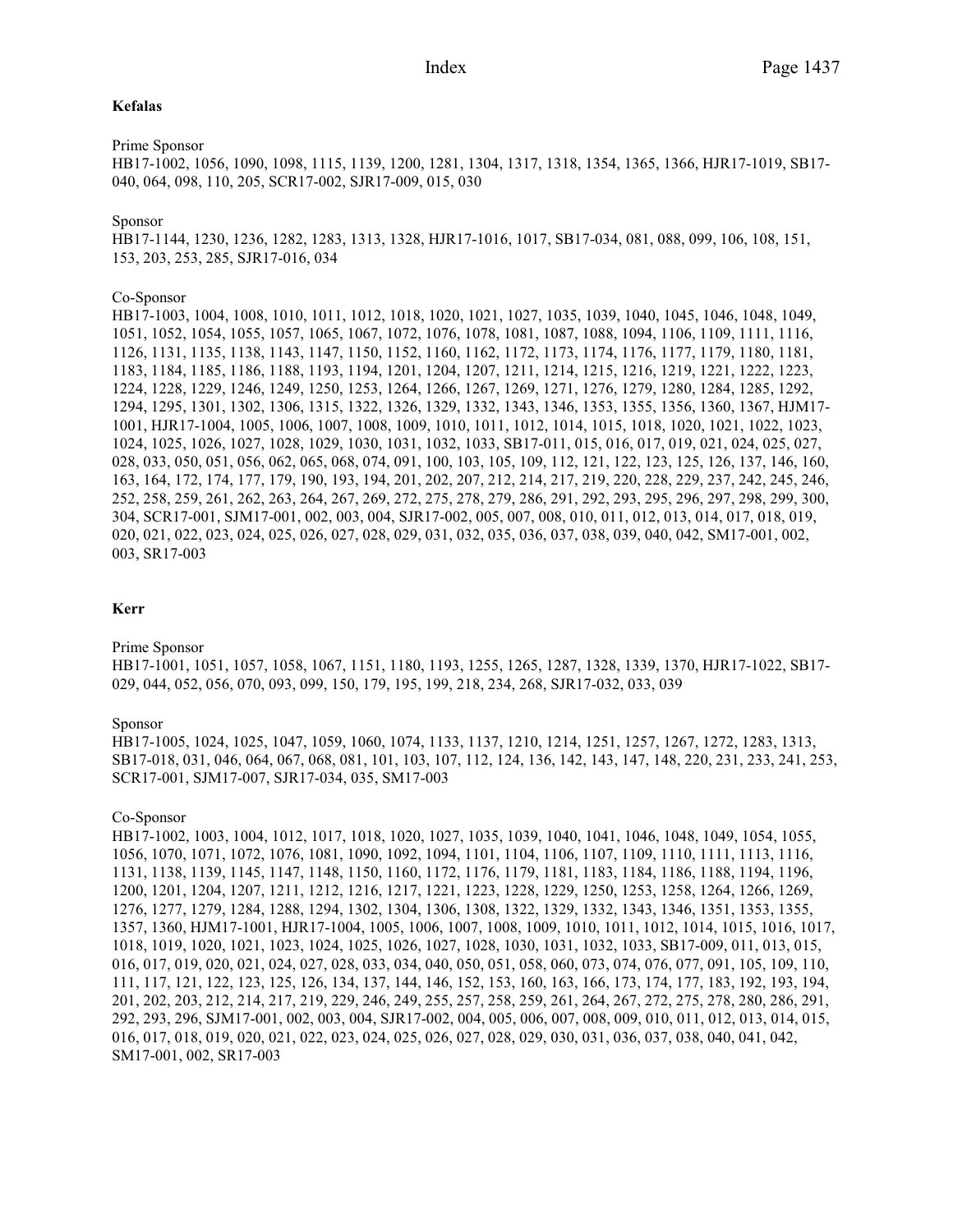#### **Lambert**

# Prime Sponsor

HB17-1045, 1361, HJR17-1008, 1011, SB17-011, 082, 096, 159, 160, 161, 162, 163, 164, 165, 166, 167, 168, 169, 170, 171, 172, 173, 174, 175, 254, 255, 256, 260, 262, 263, 265, 266, 297, 300, 306

#### Sponsor

HB17-1036, 1097, 1108, 1134, 1292, 1295, 1298, 1313, 1337, 1343, 1345, 1353, SB17-001, 039, 055, 116, 136, 176, 196, 197, 257, 258, 259, 261, 264, 281, 283, 292, 295

# Co-Sponsor

HB17-1004, 1011, 1012, 1027, 1040, 1048, 1054, 1056, 1065, 1072, 1088, 1103, 1104, 1109, 1149, 1172, 1180, 1181, 1184, 1194, 1212, 1220, 1221, 1279, 1280, 1296, 1304, 1340, 1346, 1355, 1375, HJM17-1001, HJR17-1004, 1005, 1006, 1007, 1009, 1010, 1012, 1015, 1016, 1018, 1019, 1020, 1021, 1023, 1024, 1026, 1027, 1028, 1029, 1030, 1031, 1035, SB17-002, 004, 005, 006, 007, 008, 009, 016, 027, 028, 030, 031, 034, 035, 043, 048, 061, 062, 065, 066, 074, 075, 078, 090, 110, 113, 115, 117, 120, 130, 139, 156, 158, 181, 182, 186, 189, 191, 193, 211, 213, 222, 223, 227, 228, 229, 238, 275, 276, 289, 291, 293, 296, 298, 299, 301, 305, SJM17-001, 002, 003, 004, 006, SJR17-002, 005, 007, 008, 009, 010, 011, 012, 013, 014, 015, 016, 017, 018, 019, 020, 021, 022, 023, 024, 025, 026, 027, 028, 029, 030, 031, 032, 035, 036, 037, 038, 039, 040, 042, 043, 045, SM17-001, 002, 003, SR17-003

# **Lundberg**

#### Prime Sponsor

HB17-1069, 1087, 1098, 1292, 1298, 1322, 1353, 1355, HJM17-1001, HJR17-1034, SB17-034, 039, 059, 065, 121, 193, 196, 197, 258, 259, 261, 283, 284, 292, 295, 305, SJM17-004, 008, SJR17-025, 044

#### Sponsor

HB17-1013, 1097, 1108, 1134, 1167, 1295, 1313, 1330, 1337, 1343, 1345, 1361, SB17-001, 011, 055, 062, 087, 089, 096, 097, 116, 136, 159, 160, 161, 162, 163, 164, 165, 166, 167, 168, 169, 170, 171, 172, 173, 174, 175, 176, 188, 253, 254, 255, 256, 257, 260, 262, 263, 264, 265, 266, 281, 297, 306

#### Co-Sponsor

HB17-1004, 1048, 1054, 1065, 1072, 1088, 1103, 1104, 1109, 1143, 1149, 1180, 1193, 1221, 1279, 1296, 1304, 1375, HJR17-1004, 1005, 1006, 1007, 1008, 1009, 1010, 1011, 1012, 1015, 1016, 1018, 1019, 1020, 1021, 1023, 1024, 1025, 1026, 1027, 1028, 1030, 1031, SB17-002, 004, 005, 006, 007, 008, 009, 014, 016, 017, 025, 027, 028, 030, 031, 035, 043, 048, 061, 066, 074, 075, 078, 109, 110, 112, 113, 115, 120, 122, 130, 135, 156, 158, 178, 179, 181, 182, 186, 189, 191, 200, 213, 238, 276, 293, 298, 299, 300, 301, SCR17-001, SJM17-001, 002, 003, 006, SJR17-002, 005, 007, 008, 009, 010, 011, 012, 013, 014, 015, 016, 017, 018, 019, 020, 021, 022, 023, 024, 026, 027, 028, 029, 030, 031, 032, 035, 036, 037, 038, 039, 040, 042, 043, 045, SM17-001, 002, SR17-003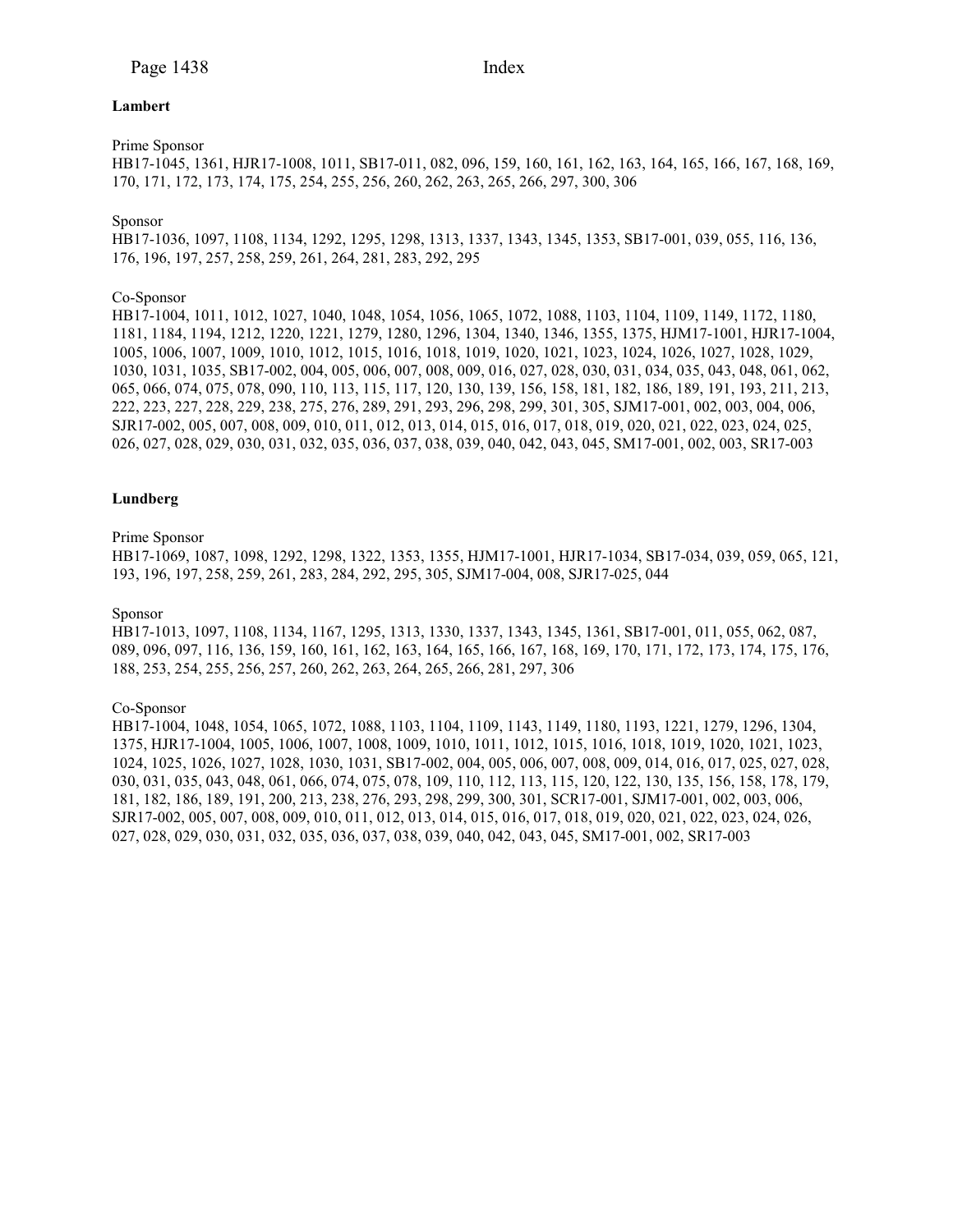#### **Marble**

Prime Sponsor

HB17-1013, 1037, 1062, 1065, 1086, 1097, 1123, 1134, 1163, 1164, 1179, 1234, 1266, 1316, 1338, 1369, HJR17- 1005, 1028, SB17-007, 063, 135, 178, 188, 237, 250, 253, 269, 277, 281, 284, 301, SCR17-001, SJR17-005

#### Sponsor

HB17-1108, 1114, 1167, 1313, 1330, SB17-001, 039, 055, 062, 116, 136, 285, 303

#### Co-Sponsor

HB17-1004, 1008, 1017, 1048, 1051, 1072, 1088, 1093, 1104, 1105, 1109, 1136, 1140, 1149, 1152, 1172, 1180, 1185, 1193, 1204, 1213, 1216, 1217, 1296, 1304, 1340, 1375, HJM17-1001, HJR17-1004, 1006, 1007, 1008, 1009, 1010, 1011, 1012, 1014, 1015, 1016, 1018, 1019, 1020, 1021, 1023, 1024, 1027, 1030, 1031, SB17-002, 004, 005, 006, 008, 009, 014, 016, 017, 024, 025, 027, 028, 030, 034, 035, 036, 043, 051, 058, 061, 065, 074, 078, 090, 100, 109, 112, 113, 117, 120, 121, 122, 130, 139, 156, 158, 181, 182, 186, 189, 191, 192, 200, 204, 211, 213, 229, 238, 258, 261, 276, 293, 296, 298, SJM17-001, 002, 003, 004, 006, SJR17-002, 004, 007, 008, 009, 010, 011, 012, 013, 014, 015, 016, 017, 018, 019, 020, 021, 022, 023, 024, 025, 026, 027, 028, 029, 030, 031, 032, 035, 036, 037, 038, 039, 040, 042, 043, SM17-001, 002, 003, SR17-003

#### **Martinez Humenik**

#### Prime Sponsor

HB17-1002, 1016, 1020, 1106, 1107, 1116, 1127, 1139, 1158, 1195, 1203, 1205, 1264, 1269, 1277, 1312, 1363, HJR17-1017, SB17-002, 012, 019, 021, 097, 124, 239, 242, 246, 279, 291, 304, SJM17-002, SJR17-011, 021, 030, 040, 042

#### Sponsor

HB17-1133, 1137, 1210, 1211, 1251, 1255, 1257, 1267, 1272, 1283, 1341, HJR17-1016, SB17-060, 142, 200, 231, 233, 234, 241, 247, 253

#### Co-Sponsor

HB17-1004, 1008, 1011, 1015, 1023, 1025, 1027, 1035, 1040, 1041, 1045, 1046, 1047, 1048, 1049, 1050, 1051, 1054, 1055, 1056, 1058, 1059, 1060, 1065, 1071, 1072, 1074, 1076, 1078, 1081, 1082, 1088, 1090, 1092, 1104, 1109, 1111, 1115, 1126, 1128, 1131, 1135, 1136, 1140, 1142, 1143, 1147, 1148, 1149, 1150, 1157, 1160, 1172, 1173, 1174, 1177, 1179, 1180, 1184, 1185, 1188, 1193, 1194, 1197, 1201, 1204, 1207, 1209, 1213, 1215, 1217, 1219, 1220, 1221, 1223, 1224, 1229, 1231, 1248, 1258, 1266, 1276, 1279, 1280, 1284, 1285, 1288, 1289, 1292, 1293, 1294, 1295, 1296, 1302, 1303, 1304, 1306, 1315, 1322, 1332, 1340, 1343, 1346, 1353, 1354, 1355, 1361, 1375, HJM17-1001, HJR17-1003, 1004, 1005, 1006, 1007, 1008, 1009, 1010, 1011, 1012, 1014, 1015, 1018, 1019, 1020, 1021, 1023, 1024, 1025, 1026, 1027, 1028, 1029, 1030, 1031, 1032, 1033, SB17-001, 011, 015, 016, 018, 025, 027, 028, 031, 034, 043, 044, 046, 048, 050, 051, 056, 062, 065, 066, 068, 074, 075, 076, 077, 083, 088, 090, 091, 096, 100, 108, 109, 110, 112, 115, 117, 121, 122, 123, 126, 129, 140, 144, 156, 160, 171, 173, 174, 177, 180, 181, 182, 186, 189, 191, 193, 194, 196, 201, 203, 212, 214, 216, 223, 225, 226, 227, 228, 229, 245, 249, 254, 255, 258, 259, 261, 262, 264, 269, 270, 271, 272, 275, 276, 280, 286, 292, 293, 294, 295, 296, 297, 300, 302, 305, 306, SJM17-001, 003, 004, 006, SJR17-002, 005, 007, 008, 009, 010, 012, 013, 014, 015, 016, 017, 018, 019, 020, 022, 023, 024, 025, 026, 027, 028, 029, 031, 032, 035, 036, 037, 038, 039, 041, 043, 045, SM17-001, 002, 003, SR17- 003, 004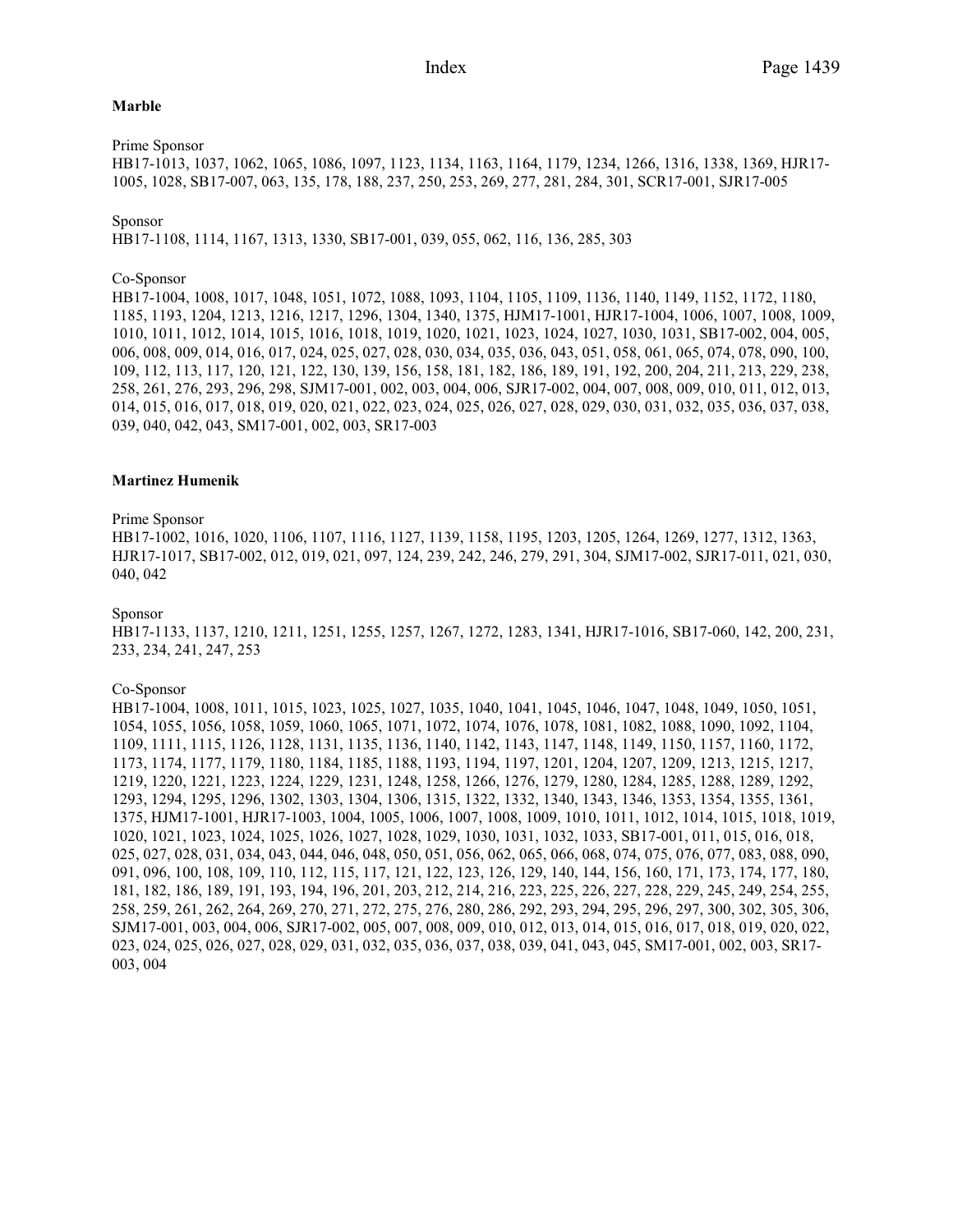# **Merrifield**

# Prime Sponsor

HB17-1062, HJR17-1008, 1013, 1031, SB17-032, 067, 080, 103, 107, 137, 248, SCR17-001, SJM17-001, 007, SJR17-002

Sponsor

HB17-1069, 1230, 1313, 1326, 1328, HJR17-1011, 1016, SB17-068, 081, 087, 093, 099, 101, 144, 205, 220, 253, 285, 305, SJR17-032, 034

# Co-Sponsor

HB17-1002, 1003, 1004, 1010, 1011, 1012, 1015, 1018, 1020, 1021, 1023, 1025, 1027, 1039, 1040, 1046, 1051, 1052, 1054, 1055, 1056, 1058, 1070, 1071, 1072, 1076, 1081, 1087, 1092, 1094, 1101, 1103, 1106, 1109, 1110, 1111, 1115, 1128, 1131, 1135, 1138, 1139, 1140, 1143, 1145, 1147, 1148, 1150, 1152, 1160, 1172, 1173, 1174, 1177, 1180, 1181, 1183, 1184, 1185, 1186, 1188, 1193, 1194, 1197, 1200, 1207, 1211, 1214, 1215, 1217, 1219, 1221, 1222, 1223, 1227, 1229, 1233, 1246, 1250, 1253, 1258, 1264, 1266, 1269, 1276, 1277, 1279, 1283, 1284, 1285, 1288, 1293, 1294, 1301, 1302, 1304, 1306, 1322, 1329, 1332, 1343, 1346, 1351, 1353, 1354, 1360, HJM17- 1001, HJR17-1004, 1005, 1006, 1007, 1009, 1010, 1012, 1014, 1015, 1017, 1018, 1019, 1020, 1021, 1022, 1023, 1024, 1025, 1026, 1027, 1028, 1029, 1030, 1032, 1033, SB17-011, 015, 016, 017, 019, 020, 021, 024, 025, 027, 028, 030, 033, 034, 050, 051, 052, 056, 060, 065, 073, 074, 076, 090, 091, 105, 108, 109, 110, 112, 117, 121, 122, 123, 125, 126, 134, 142, 146, 153, 160, 166, 171, 173, 177, 178, 179, 189, 190, 193, 201, 202, 203, 207, 212, 214, 216, 217, 218, 219, 232, 242, 245, 257, 258, 259, 261, 264, 267, 275, 278, 279, 280, 291, 293, 296, 298, 306, SJM17-002, 003, 004, SJR17-004, 005, 006, 007, 008, 009, 010, 011, 012, 013, 014, 015, 016, 017, 018, 019, 020, 021, 022, 023, 024, 025, 026, 027, 028, 029, 030, 031, 035, 036, 037, 038, 039, 040, 041, 042, SM17-001, 002, 003, SR17-003

#### **Moreno**

#### Prime Sponsor

HB17-1022, 1024, 1068, 1103, 1122, 1133, 1137, 1188, 1206, 1251, 1267, 1272, 1295, 1300, 1307, 1312, 1337, 1340, 1343, 1345, 1352, 1360, 1373, HJR17-1021, 1025, SB17-018, 043, 072, 091, 114, 124, 176, 190, 213, 231, 257, 264, 299, SJM17-002, SJR17-037

# Sponsor

HB17-1005, 1025, 1047, 1058, 1059, 1060, 1061, 1067, 1074, 1230, 1255, 1257, 1292, 1298, 1313, 1328, 1353, 1355, 1361, HJR17-1029, SB17-030, 031, 044, 046, 052, 056, 097, 099, 136, 142, 147, 159, 160, 161, 162, 163, 164, 165, 166, 167, 168, 169, 170, 171, 172, 173, 174, 175, 193, 196, 197, 205, 233, 234, 241, 254, 255, 256, 258, 259, 260, 261, 262, 263, 265, 266, 292, 295, 297, 306, SCR17-001, SJR17-034, 040

#### Co-Sponsor

HB17-1002, 1003, 1004, 1012, 1014, 1015, 1018, 1021, 1023, 1027, 1034, 1035, 1045, 1046, 1049, 1055, 1071, 1077, 1081, 1083, 1087, 1088, 1094, 1101, 1105, 1106, 1109, 1116, 1126, 1135, 1138, 1139, 1140, 1142, 1143, 1145, 1147, 1160, 1173, 1176, 1180, 1181, 1183, 1184, 1185, 1186, 1194, 1196, 1197, 1201, 1204, 1207, 1211, 1213, 1214, 1215, 1216, 1227, 1228, 1229, 1246, 1248, 1253, 1258, 1266, 1269, 1271, 1276, 1277, 1279, 1282, 1283, 1284, 1285, 1293, 1294, 1296, 1301, 1302, 1304, 1306, 1308, 1316, 1326, 1330, 1332, 1346, 1354, 1357, 1365, 1371, 1375, HJM17-1001, HJR17-1004, 1005, 1006, 1007, 1008, 1009, 1010, 1011, 1012, 1014, 1015, 1016, 1017, 1018, 1019, 1020, 1022, 1023, 1024, 1026, 1027, 1028, 1030, 1031, 1032, SB17-017, 021, 024, 033, 036, 058, 065, 068, 074, 076, 077, 100, 103, 105, 109, 112, 121, 122, 123, 125, 127, 134, 137, 148, 153, 177, 178, 194, 202, 203, 207, 214, 237, 245, 252, 253, 268, 269, 272, 280, 286, 287, 291, 293, 296, 300, SJM17-001, 003, 004, SJR17-002, 004, 005, 007, 008, 009, 010, 011, 012, 013, 014, 015, 016, 017, 018, 019, 020, 021, 022, 023, 024, 025, 026, 027, 028, 029, 030, 031, 032, 035, 036, 038, 039, 041, 042, 043, SM17-001, 002, 003, SR17-003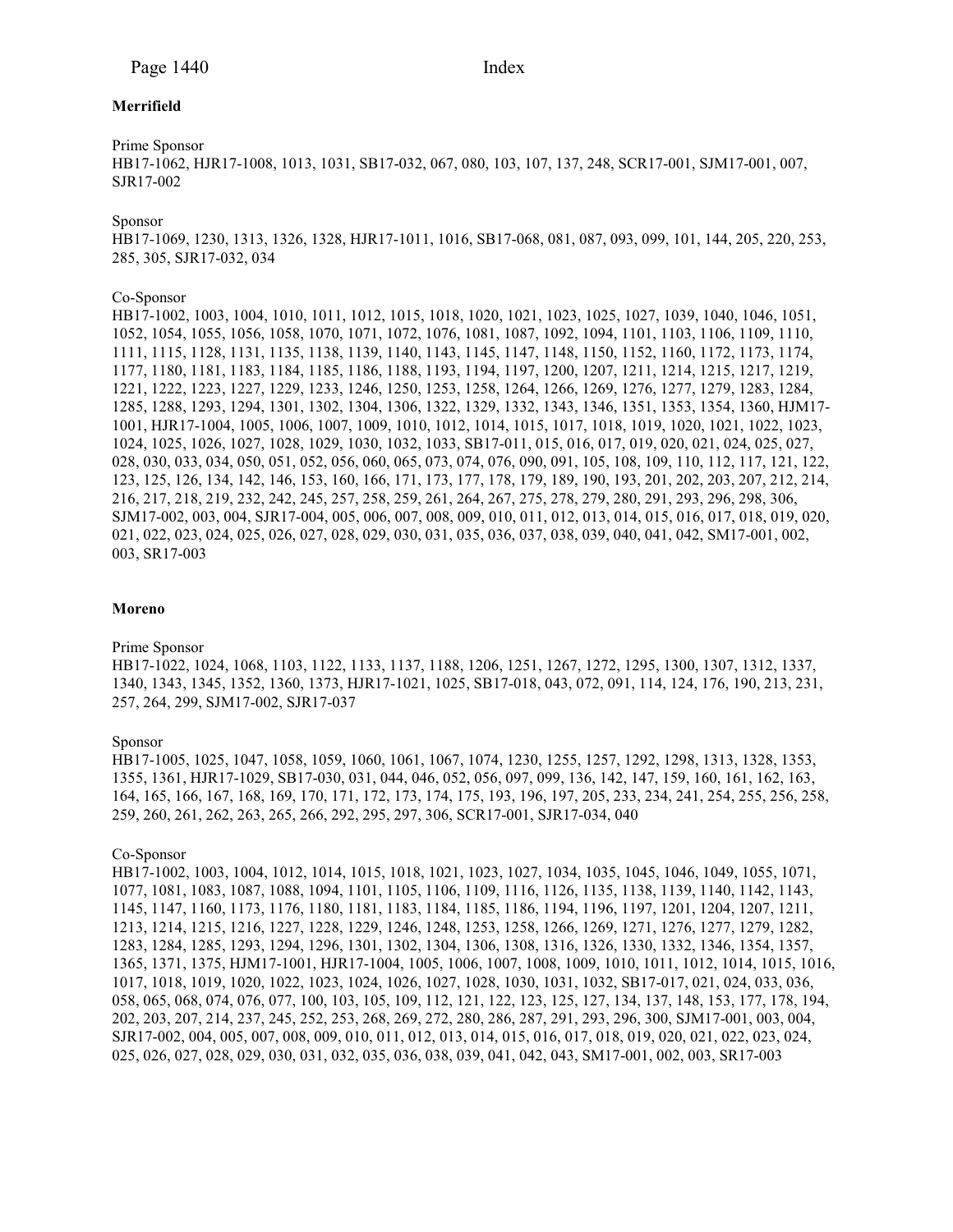#### **NEVILLE, TIM**

### Prime Sponsor

HB17-1013, 1036, 1063, 1088, 1097, 1108, 1117, 1124, 1140, 1163, 1167, 1173, 1180, 1216, 1223, 1313, 1331, 1349, 1370, SB17-001, 016, 055, 062, 111, 112, 113, 116, 136, 192, 194, 195, 199, 250, 276, 281, 303, SJM17-006

#### Sponsor

HB17-1037, 1086, 1125, 1131, 1134, 1169, 1179, 1296, SB17-007, 039, 084, 144, 158, 188, 200, 253, 268, 277, 283, 284, 285, 305

#### Co-Sponsor

HB17-1004, 1014, 1048, 1051, 1054, 1061, 1065, 1072, 1092, 1093, 1096, 1103, 1105, 1109, 1115, 1136, 1145, 1152, 1157, 1172, 1184, 1185, 1193, 1204, 1207, 1213, 1220, 1221, 1266, 1279, 1304, 1308, 1346, 1367, 1375, HJM17-1001, HJR17-1003, 1004, 1005, 1006, 1007, 1008, 1009, 1010, 1011, 1012, 1014, 1015, 1016, 1018, 1019, 1020, 1021, 1023, 1024, 1026, 1027, 1028, 1030, 1031, SB17-002, 004, 005, 006, 008, 009, 011, 014, 017, 025, 027, 028, 030, 034, 035, 043, 046, 051, 058, 061, 065, 074, 078, 090, 109, 110, 117, 120, 121, 122, 130, 132, 134, 135, 139, 156, 174, 177, 178, 181, 182, 186, 189, 191, 193, 204, 211, 229, 237, 238, 258, 261, 269, 293, 298, 299, 301, SCR17-001, SJM17-001, 002, 003, 004, SJR17-002, 005, 007, 008, 009, 010, 011, 012, 013, 014, 015, 016, 017, 018, 019, 020, 021, 022, 023, 024, 025, 026, 027, 028, 029, 030, 031, 032, 035, 036, 037, 038, 039, 040, 042, 043, SM17-001, 002, SR17-003

#### **Priola**

#### Prime Sponsor

HB17-1040, 1041, 1043, 1101, 1104, 1135, 1157, 1160, 1181, 1196, 1201, 1207, 1210, 1211, 1218, 1227, 1228, 1232, 1265, 1271, 1275, 1287, 1344, 1347, 1354, SB17-041, 076, 123, 130, 148, 198, 200, 204, 208, 209, 215, 244, 245, 247, 272, 287

#### Sponsor

HB17-1116, 1140, 1192, 1220, 1283, 1313, 1326, 1355, HJR17-1029, SB17-001, 055, 062, 088, 116, 136, 144, 149, 158, 186, 192, 195, 199, 253, 268, 303, SJR17-040

#### Co-Sponsor

HB17-1004, 1016, 1027, 1030, 1035, 1048, 1055, 1058, 1071, 1072, 1074, 1076, 1088, 1092, 1103, 1109, 1115, 1128, 1142, 1143, 1148, 1149, 1150, 1152, 1158, 1172, 1173, 1174, 1180, 1184, 1185, 1188, 1193, 1204, 1213, 1216, 1221, 1223, 1224, 1241, 1264, 1276, 1282, 1288, 1296, 1306, 1315, 1332, 1340, 1365, 1375, HJM17-1001, HJR17-1004, 1005, 1006, 1007, 1008, 1009, 1010, 1011, 1012, 1014, 1015, 1016, 1018, 1019, 1020, 1021, 1023, 1024, 1026, 1027, 1028, 1030, 1031, SB17-005, 007, 008, 009, 011, 015, 016, 017, 021, 024, 025, 027, 028, 031, 035, 044, 046, 050, 056, 058, 061, 065, 068, 073, 074, 075, 108, 111, 112, 117, 122, 124, 126, 129, 140, 142, 153, 154, 156, 174, 179, 181, 182, 183, 191, 193, 201, 203, 211, 229, 237, 238, 242, 251, 269, 270, 276, 286, 288, 291, 293, 296, 301, SJM17-001, 002, 003, 004, SJR17-002, 005, 007, 008, 009, 010, 011, 012, 013, 014, 015, 016, 017, 018, 019, 020, 021, 022, 023, 024, 025, 026, 027, 028, 029, 030, 031, 032, 035, 036, 037, 038, 039, 041, 042, 043, SM17-001, 002, 003, SR17-003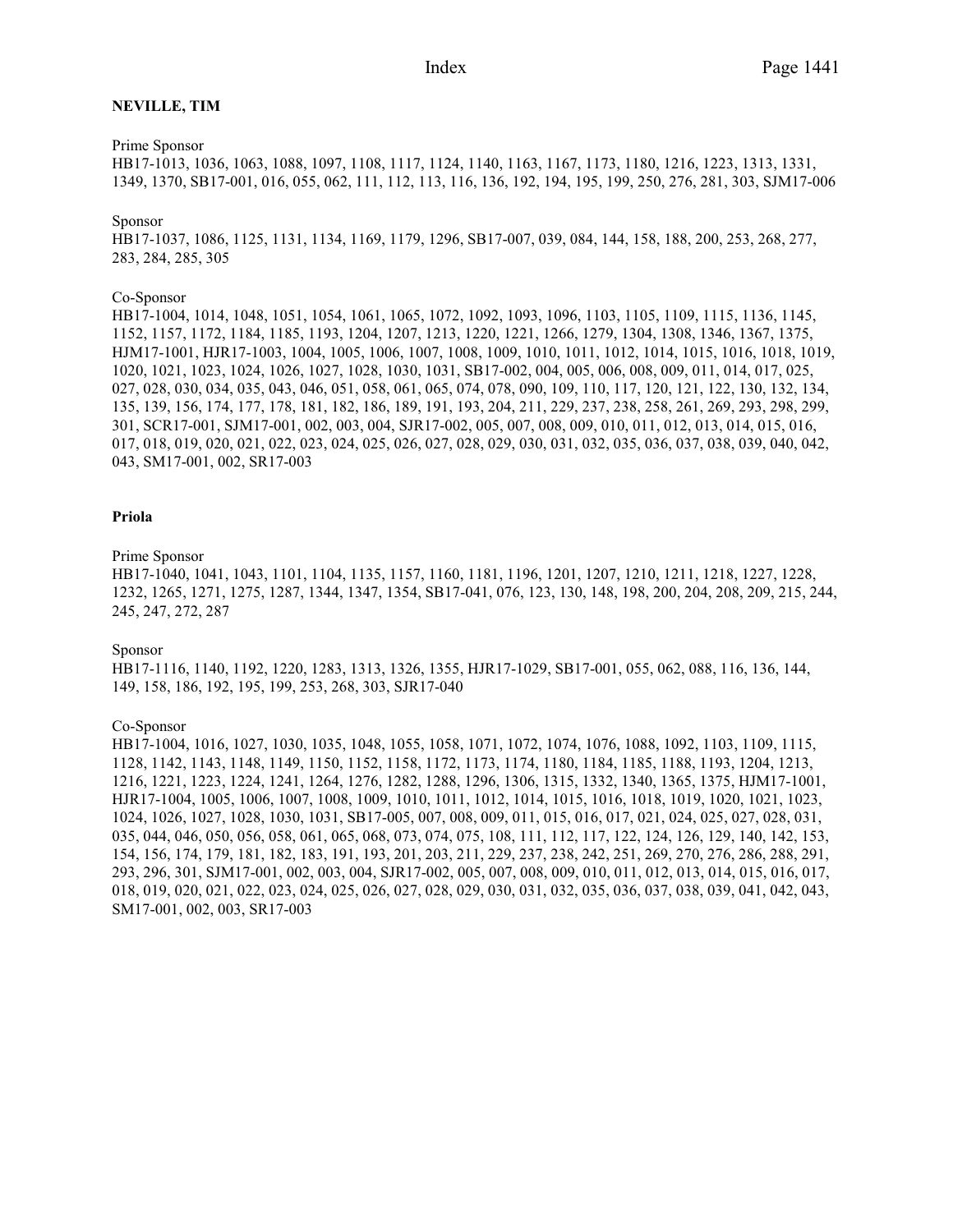### **Scott**

Prime Sponsor HB17-1061, 1073, 1113, 1152, 1189, 1348, HJR17-1018, SB17-036, 210, 211, 290, 301

# Sponsor

HB17-1313, SB17-001, 055, 062, 083, 116, 247, 253, 281, 285, 303, 305

# Co-Sponsor

HB17-1004, 1008, 1011, 1023, 1030, 1044, 1048, 1049, 1051, 1054, 1065, 1070, 1072, 1074, 1076, 1088, 1092, 1093, 1104, 1105, 1109, 1115, 1128, 1131, 1135, 1148, 1149, 1172, 1173, 1174, 1177, 1180, 1184, 1190, 1193, 1213, 1217, 1219, 1221, 1223, 1231, 1238, 1258, 1266, 1279, 1282, 1288, 1289, 1291, 1296, 1301, 1304, 1306, 1315, 1317, 1340, HJM17-1001, HJR17-1003, 1004, 1005, 1006, 1007, 1008, 1009, 1010, 1011, 1012, 1015, 1016, 1020, 1021, 1023, 1024, 1026, 1027, 1028, 1029, 1030, 1031, SB17-002, 004, 005, 006, 007, 008, 009, 011, 014, 016, 024, 025, 027, 030, 031, 034, 035, 043, 046, 048, 050, 058, 061, 065, 075, 078, 090, 096, 097, 100, 109, 110, 112, 113, 117, 120, 122, 130, 139, 156, 165, 181, 182, 186, 189, 191, 193, 194, 200, 201, 204, 212, 214, 225, 229, 230, 233, 237, 238, 242, 244, 251, 269, 270, 271, 274, 275, 276, 286, 288, 293, 295, 296, 298, SCR17-001, SJM17- 002, 003, 004, SJR17-005, 007, 008, 009, 010, 011, 012, 013, 014, 015, 016, 017, 018, 019, 020, 021, 022, 023, 024, 026, 027, 028, 029, 030, 031, 032, 035, 036, 037, 038, 039, 040, 042, 043, 045, SM17-001, 002, 003, SR17- 003

# **Smallwood**

Prime Sponsor

HB17-1048, 1052, 1096, 1125, 1131, 1158, 1185, 1202, 1217, 1231, 1236, 1296, 1304, 1332, 1350, 1365, HJR17- 1019, SB17-003, 214, 249, 268, SJR17-012, 017

Sponsor

HB17-1223, 1313, SB17-001, 112, 116, 158, 186, 253, 281, 303

#### Co-Sponsor

HB17-1004, 1010, 1011, 1046, 1050, 1065, 1071, 1072, 1088, 1093, 1109, 1115, 1143, 1148, 1150, 1157, 1172, 1180, 1207, 1216, 1220, 1221, 1224, 1266, 1277, 1279, 1288, 1289, 1308, 1315, 1322, 1353, 1367, 1375, HJM17- 1001, HJR17-1004, 1005, 1006, 1007, 1008, 1009, 1010, 1011, 1012, 1014, 1015, 1016, 1018, 1020, 1021, 1023, 1024, 1026, 1027, 1028, 1029, 1030, 1031, 1032, SB17-002, 004, 005, 006, 007, 009, 011, 015, 016, 021, 025, 027, 028, 034, 035, 039, 046, 051, 055, 058, 061, 062, 065, 074, 078, 110, 117, 120, 121, 122, 130, 139, 156, 178, 181, 182, 189, 191, 193, 200, 201, 204, 213, 229, 237, 238, 251, 271, 272, 275, 276, 286, 289, 293, 295, 296, 298, 299, 301, SJM17-001, 002, 003, 004, 006, SJR17-002, 005, 007, 008, 009, 010, 011, 013, 014, 015, 016, 018, 019, 020, 021, 022, 023, 024, 025, 026, 027, 028, 029, 030, 031, 032, 035, 036, 037, 038, 039, 040, 042, 043, SM17-001, 002, 003, SR17-003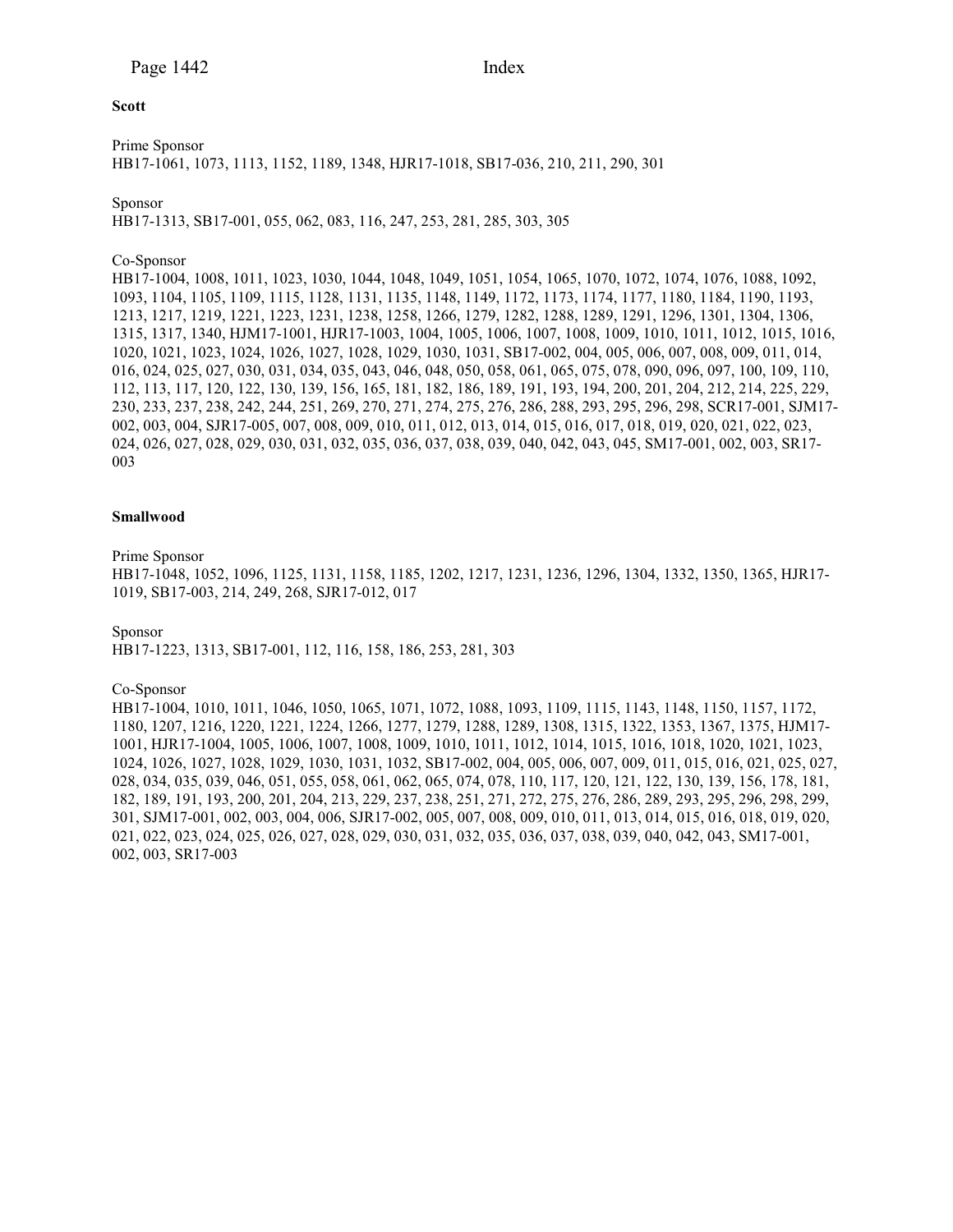#### **Sonnenberg**

#### Prime Sponsor

HB17-1008, 1030, 1033, 1176, 1190, 1247, 1282, HJR17-1003, 1016, 1029, SB17-026, 035, 053, 100, 129, 140, 267, 282, SJR17-007, 010, 023

#### Sponsor

HB17-1097, 1108, 1134, 1144, HJR17-1004, 1017, SB17-001, 006, 007, 030, 055, 062, 116, 136, 188, 253, 281, 283, 285, SJR17-016

#### Co-Sponsor

HB17-1004, 1014, 1048, 1054, 1061, 1065, 1076, 1105, 1115, 1148, 1152, 1180, 1219, 1231, 1274, 1279, 1289, 1291, 1294, 1317, 1340, 1346, 1367, 1375, HJM17-1001, HJR17-1005, 1006, 1007, 1008, 1009, 1010, 1011, 1012, 1015, 1018, 1019, 1020, 1021, 1023, 1024, 1026, 1027, 1028, 1030, 1031, SB17-002, 004, 005, 008, 009, 014, 017, 034, 036, 043, 046, 051, 061, 065, 075, 078, 090, 109, 110, 113, 117, 120, 122, 123, 130, 139, 156, 158, 174, 181, 182, 186, 191, 192, 193, 209, 238, 269, 271, 275, 276, 293, 296, 301, SCR17-001, SJM17-001, 002, 003, 004, 006, SJR17-002, 005, 008, 009, 011, 012, 013, 014, 015, 017, 018, 019, 020, 021, 022, 024, 025, 026, 027, 028, 029, 030, 031, 032, 035, 036, 037, 038, 039, 040, 042, 043, SM17-001, 002, 003, SR17-003

#### **Tate**

#### Prime Sponsor

HB17-1005, 1011, 1047, 1059, 1060, 1082, 1092, 1114, 1115, 1119, 1133, 1137, 1169, 1193, 1200, 1214, 1231, 1246, 1249, 1257, 1279, 1341, 1356, HJR17-1024, SB17-004, 031, 046, 071, 122, 127, 133, 134, 138, 155, 158, 186, 191, 218, 233, 240, 241, 251, 252, 280, 298, SJR17-027, 029, 031, 038, SR17-003

# Sponsor

HB17-1024, 1025, 1058, 1067, 1074, 1210, 1251, 1255, 1267, 1272, 1313, SB17-018, 044, 052, 055, 056, 062, 088, 112, 124, 136, 143, 231, 234, 239, 303, 304, SCR17-001

#### Co-Sponsor

HB17-1002, 1004, 1008, 1010, 1012, 1015, 1020, 1023, 1035, 1039, 1040, 1045, 1046, 1048, 1051, 1056, 1065, 1071, 1072, 1076, 1078, 1081, 1087, 1088, 1094, 1101, 1104, 1105, 1109, 1135, 1140, 1142, 1143, 1145, 1147, 1148, 1149, 1150, 1152, 1157, 1160, 1172, 1173, 1174, 1177, 1179, 1180, 1184, 1185, 1194, 1198, 1201, 1204, 1205, 1208, 1209, 1213, 1216, 1217, 1219, 1220, 1221, 1223, 1228, 1229, 1239, 1248, 1263, 1266, 1277, 1285, 1288, 1289, 1292, 1296, 1298, 1302, 1303, 1304, 1306, 1308, 1315, 1317, 1322, 1330, 1338, 1340, 1346, 1349, 1353, 1354, 1357, 1361, 1365, 1375, HJM17-1001, HJR17-1004, 1005, 1006, 1007, 1008, 1009, 1010, 1011, 1012, 1014, 1015, 1016, 1018, 1019, 1020, 1021, 1023, 1025, 1026, 1027, 1028, 1029, 1030, 1031, 1032, 1035, SB17- 001, 002, 009, 011, 015, 019, 021, 025, 027, 028, 030, 039, 065, 074, 075, 078, 096, 100, 108, 110, 117, 121, 125, 126, 129, 132, 139, 154, 156, 160, 174, 180, 181, 182, 183, 189, 192, 193, 194, 196, 201, 203, 204, 207, 211, 213, 214, 215, 216, 222, 225, 226, 227, 228, 229, 232, 237, 238, 242, 249, 254, 255, 258, 259, 261, 264, 270, 271, 272, 274, 275, 276, 286, 288, 293, 295, 296, 297, 299, 301, 302, 305, 306, SJM17-001, 002, 003, 004, 006, SJR17-002, 005, 007, 008, 009, 010, 011, 012, 013, 014, 015, 016, 017, 018, 019, 020, 021, 022, 023, 024, 025, 026, 028, 030, 032, 035, 036, 037, 039, 040, 041, 042, 043, 045, SM17-001, 002, 003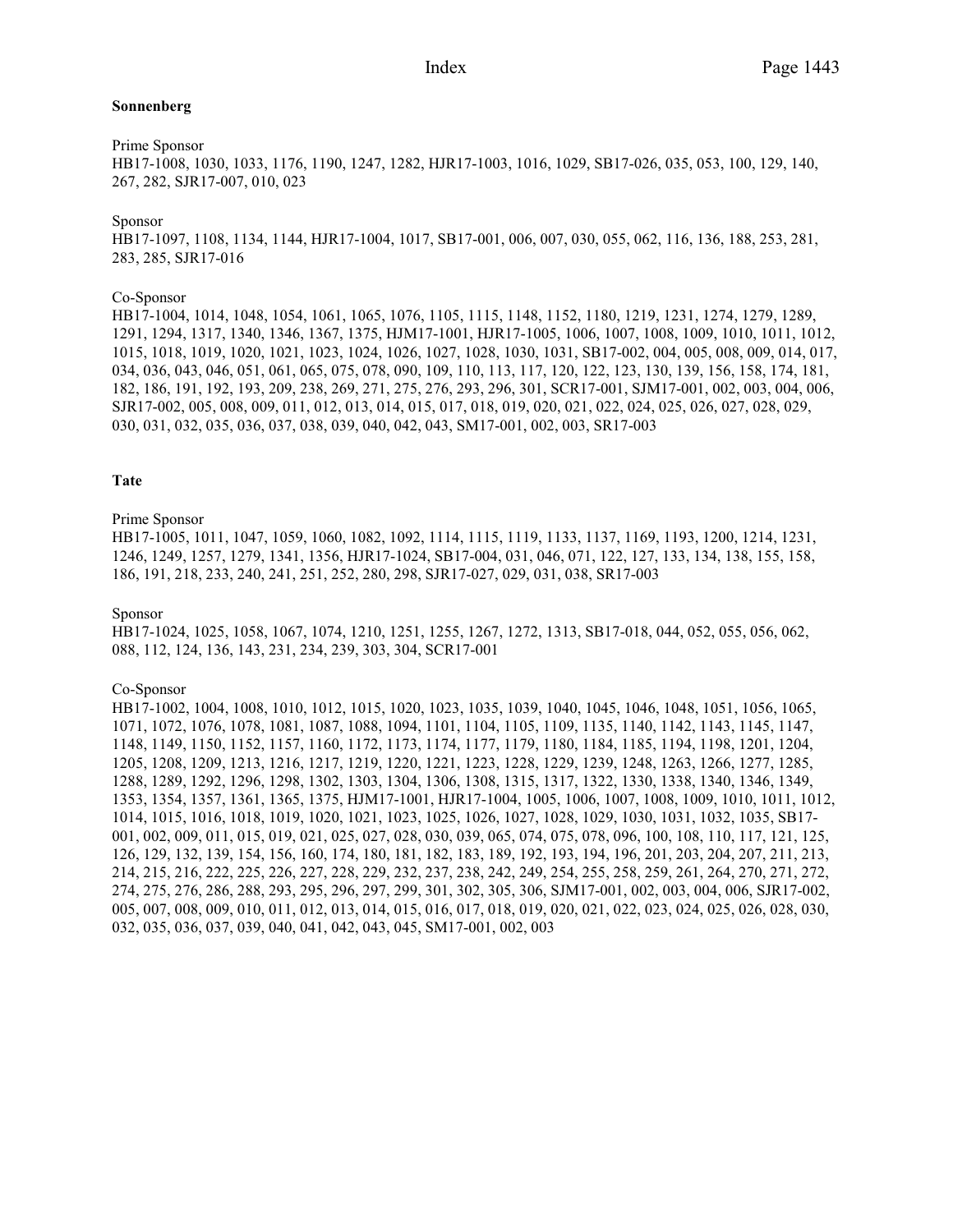#### **Todd**

Prime Sponsor

HB17-1031, 1044, 1054, 1061, 1101, 1106, 1110, 1121, 1154, 1181, 1229, 1290, 1293, 1294, 1324, 1344, 1362, HJR17-1010, 1017, SB17-038, 060, 068, 101, 137, 203, 235, 243, SJR17-019

#### Sponsor

HB17-1140, 1201, 1210, 1283, 1313, 1328, 1330, HJR17-1016, SB17-067, 074, 103, 107, 136, 142, 143, 144, 305, SJM17-007, SJR17-034, 040

#### Co-Sponsor

HB17-1002, 1003, 1004, 1010, 1011, 1012, 1018, 1020, 1021, 1025, 1027, 1035, 1039, 1040, 1041, 1045, 1046, 1048, 1051, 1052, 1055, 1056, 1058, 1071, 1072, 1074, 1076, 1078, 1081, 1082, 1090, 1094, 1096, 1103, 1104, 1105, 1107, 1109, 1111, 1115, 1116, 1131, 1135, 1138, 1139, 1145, 1147, 1148, 1149, 1152, 1160, 1172, 1173, 1176, 1177, 1180, 1183, 1184, 1185, 1186, 1188, 1193, 1194, 1200, 1205, 1207, 1209, 1211, 1212, 1213, 1214, 1215, 1219, 1220, 1221, 1222, 1223, 1228, 1233, 1246, 1253, 1255, 1258, 1264, 1266, 1267, 1269, 1276, 1277, 1279, 1280, 1282, 1284, 1288, 1292, 1296, 1301, 1302, 1304, 1306, 1315, 1317, 1322, 1326, 1329, 1332, 1340, 1343, 1346, 1351, 1353, 1355, 1357, 1360, HJM17-1001, HJR17-1004, 1005, 1006, 1007, 1008, 1009, 1011, 1012, 1014, 1015, 1018, 1019, 1020, 1021, 1022, 1023, 1024, 1025, 1026, 1027, 1028, 1029, 1030, 1031, 1032, 1033, SB17-011, 013, 015, 016, 017, 019, 021, 024, 025, 027, 028, 030, 033, 034, 051, 052, 056, 058, 065, 066, 076, 088, 090, 091, 096, 105, 108, 109, 110, 112, 115, 117, 121, 122, 123, 125, 126, 146, 148, 153, 163, 171, 173, 176, 177, 179, 180, 183, 189, 190, 192, 193, 201, 202, 207, 212, 213, 214, 216, 217, 219, 220, 229, 237, 242, 246, 253, 255, 258, 259, 261, 262, 264, 267, 270, 275, 278, 279, 286, 291, 293, 296, 298, 299, 306, SJM17-001, 002, 003, 004, SJR17-002, 005, 007, 008, 009, 010, 011, 012, 013, 014, 015, 016, 017, 018, 020, 021, 022, 023, 024, 025, 026, 027, 028, 029, 030, 031, 032, 035, 036, 037, 038, 039, 041, 042, SM17-001, 002, 003, SR17-003

# **Williams**

Prime Sponsor HB17-1043, 1138, 1270, 1311, 1341, 1357, 1375, SB17-045, 061, 088, 139, 142, 143, 157, 239, 249, 273, 304, SJR17-020, 040

Sponsor

HB17-1214, 1230, 1279, 1313, 1328, 1330, SB17-099, 136, 186, 192, 253, 268, 305, SJR17-032, 034

# Co-Sponsor

HB17-1002, 1004, 1011, 1018, 1020, 1027, 1035, 1039, 1040, 1041, 1046, 1048, 1055, 1070, 1071, 1076, 1078, 1081, 1109, 1110, 1115, 1116, 1135, 1145, 1149, 1176, 1180, 1184, 1185, 1188, 1193, 1194, 1204, 1207, 1211, 1212, 1215, 1219, 1220, 1221, 1233, 1246, 1264, 1266, 1276, 1277, 1282, 1283, 1288, 1293, 1294, 1301, 1302, 1303, 1304, 1306, 1317, 1329, 1332, 1340, 1351, 1353, 1360, 1365, HJM17-1001, HJR17-1004, 1005, 1006, 1007, 1008, 1009, 1010, 1011, 1012, 1015, 1016, 1017, 1018, 1019, 1020, 1021, 1022, 1025, 1026, 1027, 1028, 1029, 1030, 1031, 1032, SB17-001, 015, 016, 017, 019, 020, 021, 024, 025, 027, 028, 030, 034, 051, 058, 068, 074, 076, 091, 108, 109, 110, 117, 122, 123, 125, 126, 135, 146, 153, 173, 177, 179, 190, 193, 201, 207, 212, 213, 214, 217, 218, 219, 237, 242, 257, 262, 264, 267, 275, 291, 293, 296, 298, 299, 300, SJM17-001, 002, 003, 004, SJR17-004, 005, 007, 008, 009, 010, 011, 012, 013, 014, 015, 016, 017, 018, 019, 021, 022, 023, 024, 025, 026, 028, 029, 030, 031, 037, 038, 039, 041, 042, SM17-001, 002, SR17-003